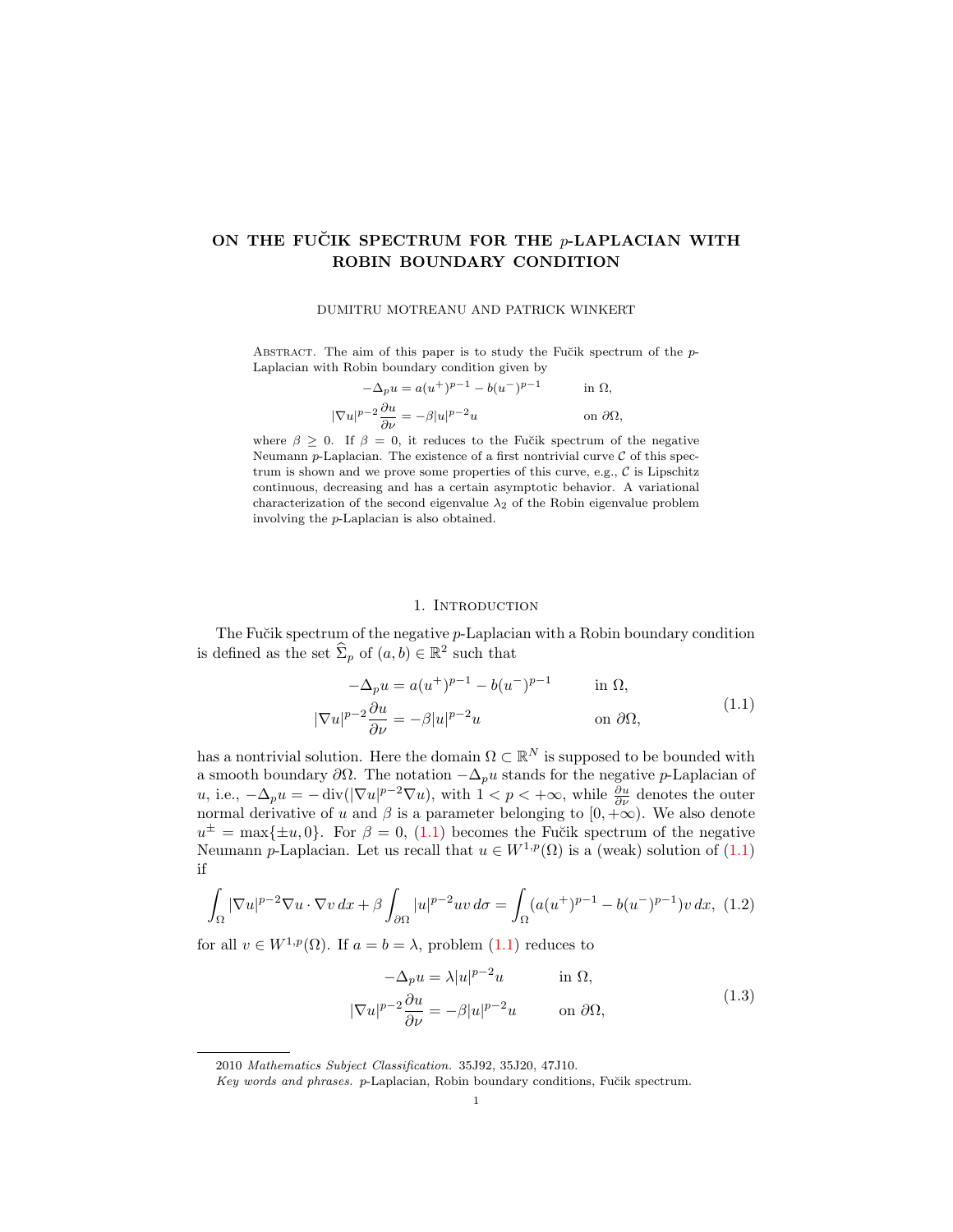which is known as the Robin eigenvalue problem for the  $p$ -Laplacian. As proved in [\[13\]](#page-13-0), the first eigenvalue  $\lambda_1$  of problem [\(1.3\)](#page-0-1) is simple, isolated and can be characterized as follows

$$
\lambda_1 = \inf_{u \in W^{1,p}(\Omega)} \left\{ \int_{\Omega} |\nabla u|^p dx + \beta \int_{\partial \Omega} |u|^p d\sigma : \int_{\Omega} |u|^p dx = 1 \right\}.
$$

It is also known that the eigenfunctions corresponding to  $\lambda_1$  are of constant sign and belong to  $C^{1,\alpha}(\overline{\Omega})$  for some  $0 < \alpha < 1$ . Throughout this paper,  $\varphi_1$  denotes the eigenfunction of [\(1.3\)](#page-0-1) associated to  $\lambda_1$  which is normalized as  $\|\varphi_1\|_{L^p(\Omega)} = 1$  and satisfies  $\varphi_1 > 0$ . Let us also recall that every eigenfunction of  $(1.3)$  corresponding to an eigenvalue  $\lambda > \lambda_1$  must change sign.

We briefly describe the context of the Fu $\ddot{\text{c}}$  is spectrum related to problem  $(1.1)$ . The Fučik spectrum was introduced by Fučik [\[11\]](#page-13-1) in the case of the negative Laplacian in one dimension with periodic boundary conditions. He proved that this spectrum is composed of two families of curves emanating from the points  $(\lambda_k, \lambda_k)$ determined by the eigenvalues  $\lambda_k$  of the problem. Afterwards, many authors studied the Fučik spectrum  $\Sigma_2$  for the negative Laplacian with Dirichlet boundary conditions (see  $[2, 4, 7, 14, 15, 18, 19, 24, 25]$  $[2, 4, 7, 14, 15, 18, 19, 24, 25]$  $[2, 4, 7, 14, 15, 18, 19, 24, 25]$  $[2, 4, 7, 14, 15, 18, 19, 24, 25]$  $[2, 4, 7, 14, 15, 18, 19, 24, 25]$  $[2, 4, 7, 14, 15, 18, 19, 24, 25]$  $[2, 4, 7, 14, 15, 18, 19, 24, 25]$  $[2, 4, 7, 14, 15, 18, 19, 24, 25]$  $[2, 4, 7, 14, 15, 18, 19, 24, 25]$  $[2, 4, 7, 14, 15, 18, 19, 24, 25]$  $[2, 4, 7, 14, 15, 18, 19, 24, 25]$  $[2, 4, 7, 14, 15, 18, 19, 24, 25]$  $[2, 4, 7, 14, 15, 18, 19, 24, 25]$  $[2, 4, 7, 14, 15, 18, 19, 24, 25]$  $[2, 4, 7, 14, 15, 18, 19, 24, 25]$  $[2, 4, 7, 14, 15, 18, 19, 24, 25]$  and the references therein). In this respect, we mention that Dancer [\[6\]](#page-13-8) proved that the lines  $\mathbb{R} \times {\{\lambda_1\}}$  and  ${\{\lambda_1\}} \times \mathbb{R}$  are isolated in  $\Sigma_2$ . De Figueiredo-Gossez [\[8\]](#page-13-9) constructed a first nontrivial curve in  $\Sigma_2$  through  $(\lambda_2, \lambda_2)$  and characterized it variationally. For  $p \neq 2$  and in one dimension, Drábek [\[10\]](#page-13-10) has shown that  $\Sigma_p$  has similar properties as in the linear case, i.e.,  $p = 2$ . The Fučik spectrum  $\Sigma_p$  of the negative p-Laplacian with homogeneous Dirichlet boundary conditions in the general case  $1 < p < +\infty$  and  $N \ge 1$ , that is

$$
(a,b) \in \Sigma_p: \qquad \begin{aligned}\n-\Delta_p u &= a(u^+)^{p-1} - b(u^-)^{p-1} \\
u &= 0\n\end{aligned}\n\qquad \text{in } \Omega,
$$
\non  $\partial\Omega$ ,

has been studied by Cuesta-de Figueiredo-Gossez [\[5\]](#page-13-11), where the authors proved the existence of a first nontrivial curve through  $(\lambda_2, \lambda_2)$  and that the lines  $\mathbb{R} \times {\lambda_1}$ and  $\{\lambda_1\} \times \mathbb{R}$  are isolated in  $\Sigma_p$ . For other results on  $\Sigma_p$  we refer to [\[20,](#page-14-3) [21,](#page-14-4) [22,](#page-14-5) [23\]](#page-14-6).

The Fučik spectrum  $\Theta_p$  of the negative p-Laplacian with homogeneous Neumann boundary condition, that is

$$
(a,b) \in \Theta_p: \qquad \begin{aligned}\n-\Delta_p u &= a(u^+)^{p-1} - b(u^-)^{p-1} & \text{in } \Omega, \\
\frac{\partial u}{\partial \nu} &= 0 & \text{on } \partial \Omega,\n\end{aligned}
$$

was investigated in  $\left[1, 3, 17\right]$  $\left[1, 3, 17\right]$  $\left[1, 3, 17\right]$ . It is worth emphasizing that Arias-Campos-Gossez [\[3\]](#page-13-13) pointed out an important difference between the cases  $p \leq N$  and  $p > N$ regarding the asymptotic properties of the first nontrivial curve in  $\Theta_p$ . Note that the Fučik spectrum  $\Theta_p$  is incorporated in problem [\(1.1\)](#page-0-0) by taking  $\beta = 0$ . Finally, we mention the work of Martínez and Rossi  $[16]$  who considered the Fučik spectrum  $\Sigma_p$  associated to Steklov boundary condition, which is introduced by

$$
-\Delta_p u = -|u|^{p-2}u \qquad \text{in } \Omega,
$$
  

$$
(a, b) \in \widetilde{\Sigma}_p: \qquad |\nabla u|^{p-2}\frac{\partial u}{\partial \nu} = a(u^+)^{p-1} - b(u^-)^{p-1} \qquad \text{on } \partial \Omega.
$$

As in the previous situations, they constructed a first nontrivial curve in  $\Sigma_p$  through  $(\lambda_2, \lambda_2)$ , where  $\lambda_2$  denotes the second eigenvalue of the Steklov eigenvalue problem, and studied its asymptotic behavior.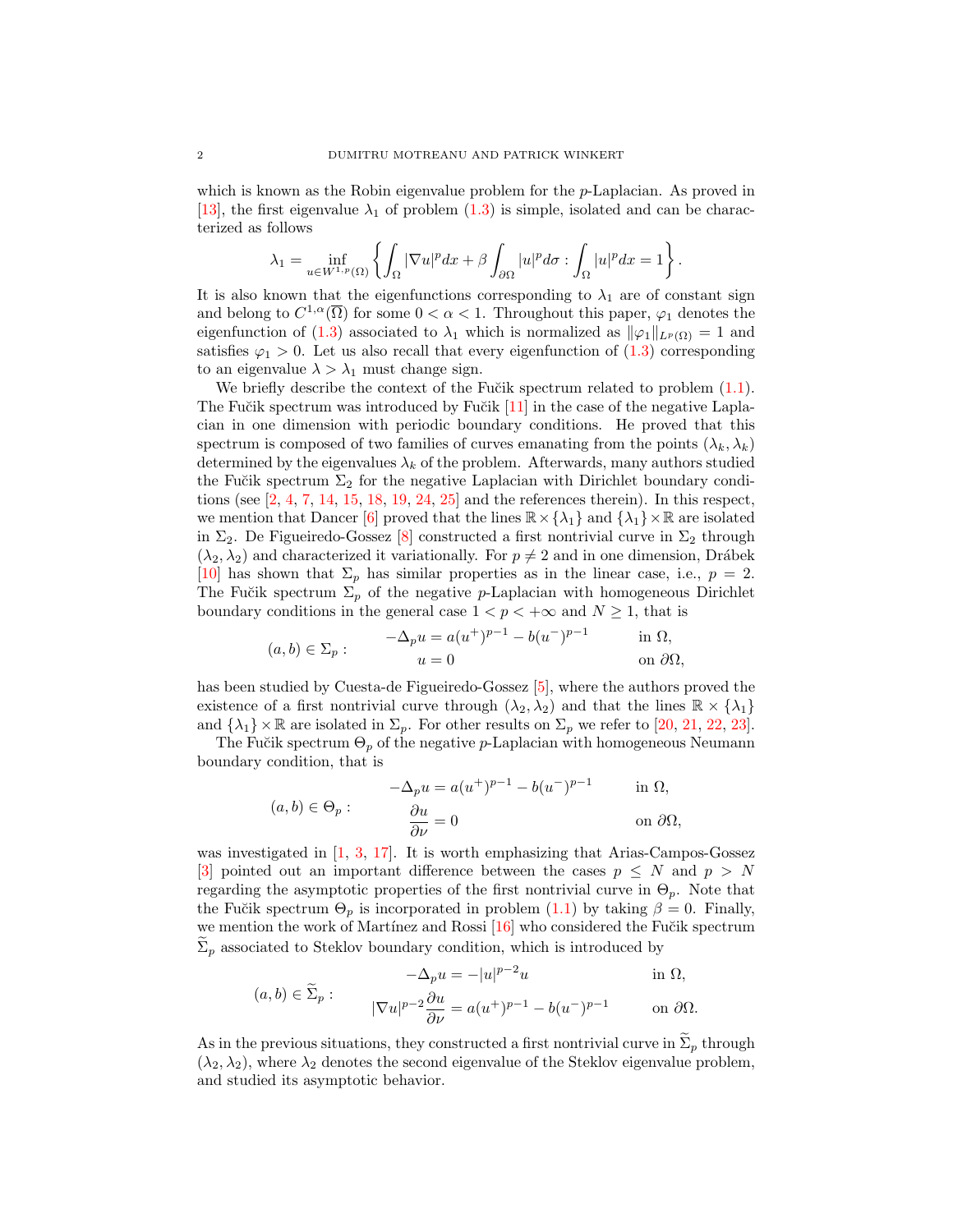The aim of this paper is the study of the Fučik spectrum  $\hat{\Sigma}_p$  given in [\(1.1\)](#page-0-0) for the negative p-Laplacian with Robin boundary condition. We are going to prove the existence of a first nontrivial curve  $\mathcal C$  of this spectrum and show that it shares the same properties as in the cases of the other problems discussed above: Lipschitz continuity, strictly decreasing monotonicity and asymptotic behavior. It is a significant fact that the presence of the parameter  $\beta$  in problem [\(1.1\)](#page-0-0) does not alter these basic properties. The main idea in studying the asymptotic behavior of the curve C is the use of a suitable equivalent norm related to  $\beta$ . A relevant consequence of the construction of the first nontrivial curve C in  $\hat{\Sigma}_p$  is the following variational characterization of the second eigenvalue  $\lambda_2$  of [\(1.3\)](#page-0-1):

$$
\lambda_2 = \inf_{\gamma \in \Gamma} \max_{u \in \gamma[-1,1]} \left[ \int_{\Omega} |\nabla u|^p dx + \beta \int_{\partial \Omega} |u|^p d\sigma \right],\tag{1.4}
$$

where

$$
\Gamma = \{ \gamma \in C([-1, 1], S) : \gamma(-1) = -\varphi_1, \ \gamma(1) = \varphi_1 \},
$$

with

<span id="page-2-2"></span><span id="page-2-1"></span>
$$
S = \left\{ u \in W^{1,p}(\Omega) : \int_{\Omega} |u|^p dx = 1 \right\}.
$$
 (1.5)

The results presented in this paper complete the picture of the Fu $\ddot{\text{c}}$  is spectrum involving the p-Laplacian by adding in the case of Robin condition the informa-tion previously known for Dirichlet problem (see [\[5\]](#page-13-11)), Steklov problem (see [\[16\]](#page-13-15)), and homogeneous Neumann problem (see [\[3\]](#page-13-13)). Actually, as already specified, the results given here for the Fučik spectrum  $(1.1)$  of the negative p-Laplacian with Robin boundary condition extend the ones known for the Fu $\check{c}$ ik spectrum  $\Theta_p$  under Neumann boundary condition by simply making  $\beta = 0$ .

Our approach is variational relying on the functional associated to problem  $(1.1)$ , which is expressed on  $W^{1,p}(\Omega)$  by

$$
J(u) = \int_{\Omega} |\nabla u|^p dx + \beta \int_{\partial \Omega} |u|^p d\sigma - \int_{\Omega} (a(u^+)^p + b(u^-)^p) dx.
$$

It is clear that  $J \in C^1(W^{1,p}(\Omega), \mathbb{R})$  and the critical points of J coincide with the weak solutions of problem  $(1.1)$ . In comparison with the corresponding functionals related to the Fu $\ddot{\text{c}}$  is spectrum for the Dirichlet and Steklov problems, the functional J exhibits an essential difference because its expression does not contain the norm of the space  $W^{1,p}(\Omega)$ , and it is also different from the functional used to treat the Neumann problem because it contains the additional boundary term involving  $\beta$ . However, in our proofs various ideas and techniques are worked out on the pattern of [\[3\]](#page-13-13), [\[5\]](#page-13-11), [\[16\]](#page-13-15).

The rest of the paper is organized as follows. Section [2](#page-2-0) is devoted to the determination of elements of  $\hat{\Sigma}_p$  by means of critical points of a suitable functional. Section 3 sets forth the construction of the first nontrivial curve C in  $\hat{\Sigma}_p$  and the variational characterization of the second eigenvalue  $\lambda_2$  for [\(1.3\)](#page-0-1). Section 4 presents the basic properties of  $\mathcal{C}$ .

# 2. THE SPECTRUM  $\widehat{\Sigma}_p$  through critical points

<span id="page-2-0"></span>The aim of this section is to determine elements of the Fučik spectrum  $\Sigma_p$  defined in problem  $(1.1)$ . They are found by critical points of a functional that is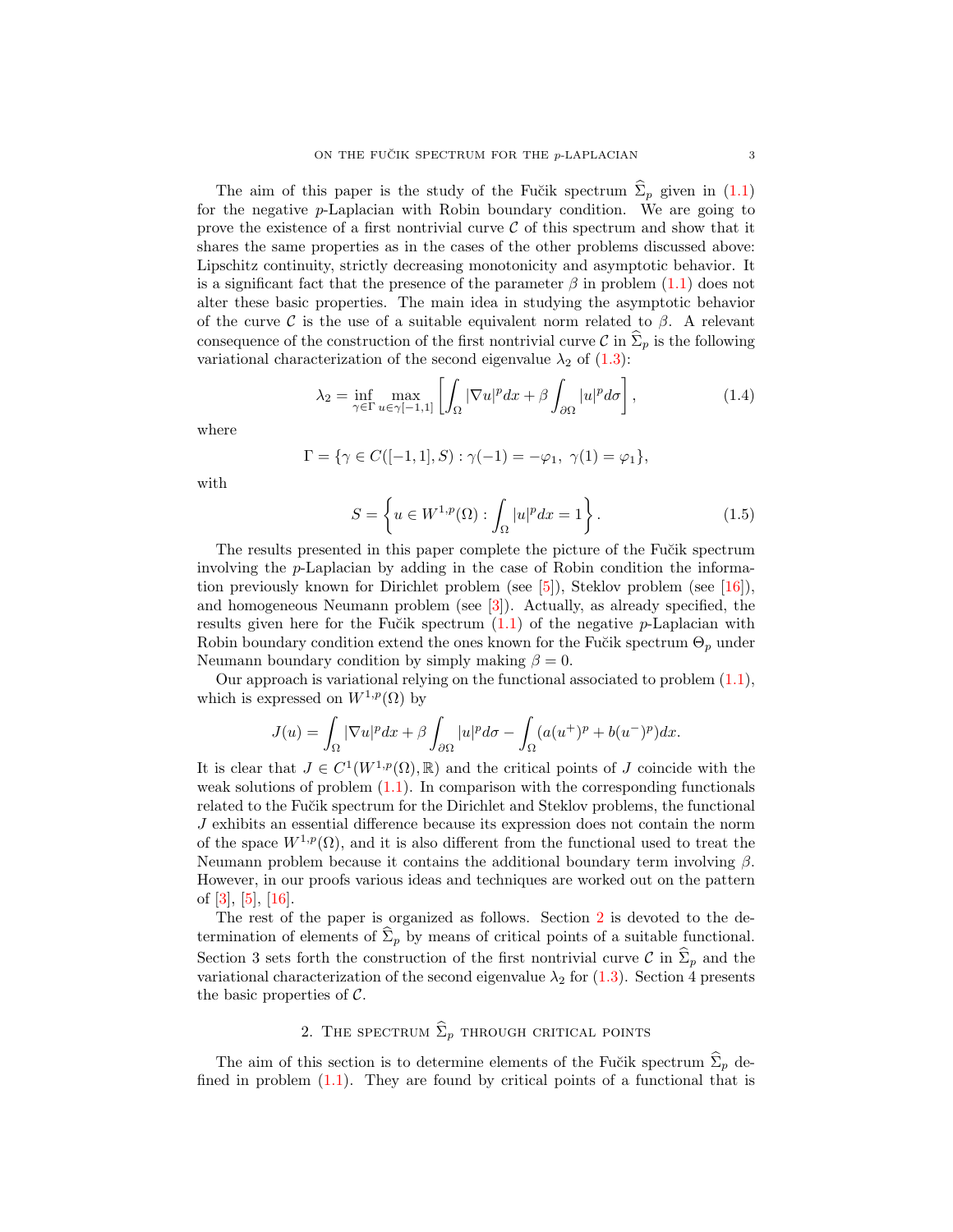constructed by means of the Robin problem [\(1.1\)](#page-0-0). To this end we follow certain ideas in [\[5\]](#page-13-11) and [\[16\]](#page-13-15) developed for problems with Dirichlet and Steklov boundary conditions.

For a fixed  $s \in \mathbb{R}$ ,  $s \geq 0$ , and corresponding to  $\beta \geq 0$  given in problem [\(1.1\)](#page-0-0), we introduce the functional  $J_s: W^{1,p}(\Omega) \to \mathbb{R}$  by

<span id="page-3-0"></span>
$$
J_s(u) = \int_{\Omega} |\nabla u|^p dx + \beta \int_{\partial \Omega} |u|^p d\sigma - s \int_{\Omega} (u^+)^p dx,
$$

thus  $J_s \in C^1(W^{1,p}(\Omega), \mathbb{R})$ . The set S introduced in  $(1.5)$  is a smooth submanifold of  $W^{1,p}(\Omega)$ , and thus  $\tilde{J}_s = J_s|_S$  is a  $C^1$  function in the sense of manifolds. We note that  $u \in S$  is a critical point of  $\tilde{J}_s$  (in the sense of manifolds) if and only if there exists  $t \in \mathbb{R}$  such that

$$
\int_{\Omega} |\nabla u|^{p-2} \nabla u \cdot \nabla v \, dx + \beta \int_{\partial \Omega} |u|^{p-2} uv \, d\sigma - s \int_{\Omega} (u^+)^{p-1} v \, dx
$$
\n
$$
= t \int_{\Omega} |u|^{p-2} uv \, dx, \quad \forall v \in W^{1,p}(\Omega).
$$
\n(2.1)

Now we describe the relationship between the critical points of  $\widetilde{J}_s$  and the spectrum  $\hat{\Sigma}_p$ .

<span id="page-3-1"></span>**Lemma 2.1.** Given a number s, one has that  $(s + J_s(u), J_s(u)) \in \mathbb{R}^2$  belongs to the spectrum  $\hat{\Sigma}_p$  if and only if there exists a critical point  $u \in S$  of  $\widetilde{J}_s$  such that  $t = J_s(u)$ .

*Proof.* The definition in [\(1.2\)](#page-0-2) for the weak solution shows that  $(t+s, t) \in \hat{\Sigma}_p$  if and only if there is  $u \in S$  that solves the Robin problem

$$
-\Delta_p u = (t+s)(u^+)^{p-1} - t(u^-)^{p-1} \quad \text{in } \Omega,
$$
  

$$
|\nabla u|^{p-2} \frac{\partial u}{\partial \nu} = -\beta |u|^{p-2} u \quad \text{on } \partial \Omega,
$$

which means exactly [\(2.1\)](#page-3-0). Inserting  $v = u$  in (2.1) yields  $t = J_s(u)$ , as required.  $\Box$ 

Lemma [2.1](#page-3-1) enables us to find points in  $\hat{\Sigma}_p$  through the critical points of  $\tilde{J}_s$ . In order to implement this, first we look for minimizers of  $\widetilde{J}_s$ .

#### <span id="page-3-2"></span>Proposition 2.2. There hold:

- (i) the first eigenfunction  $\varphi_1$  is a global minimizer of  $\tilde{J}_s$ ;
- (*ii*) the point  $(\lambda_1, \lambda_1 s) \in \mathbb{R}^2$  belongs to  $\widehat{\Sigma}_p$ .

*Proof.* (i) Since  $\beta$ ,  $s \geq 0$ , using the characterization of  $\lambda_1$  we have

$$
\widetilde{J}_s(u) = \int_{\Omega} |\nabla u|^p dx + \beta \int_{\partial \Omega} |u|^p d\sigma - s \int_{\Omega} (u^+)^p dx
$$
  
\n
$$
\geq \lambda_1 \int_{\Omega} |u|^p dx - s \int_{\Omega} (u^+)^p dx \geq \lambda_1 - s = J_s(\varphi_1), \quad \forall u \in S.
$$

(*ii*) On the basis of (*i*), we can apply Lemma [2.1.](#page-3-1)

Next we produce a second critical point of  $\widetilde{J}_s$  as a local minimizer.

### <span id="page-3-3"></span>Proposition 2.3. There hold:

- (i) the negative eigenfunction  $-\varphi_1$  is a strict local minimizer of  $J_s$ ;
- (*ii*) the point  $(\lambda_1 + s, \lambda_1) \in \mathbb{R}^2$  belongs to  $\widehat{\Sigma}_p$ .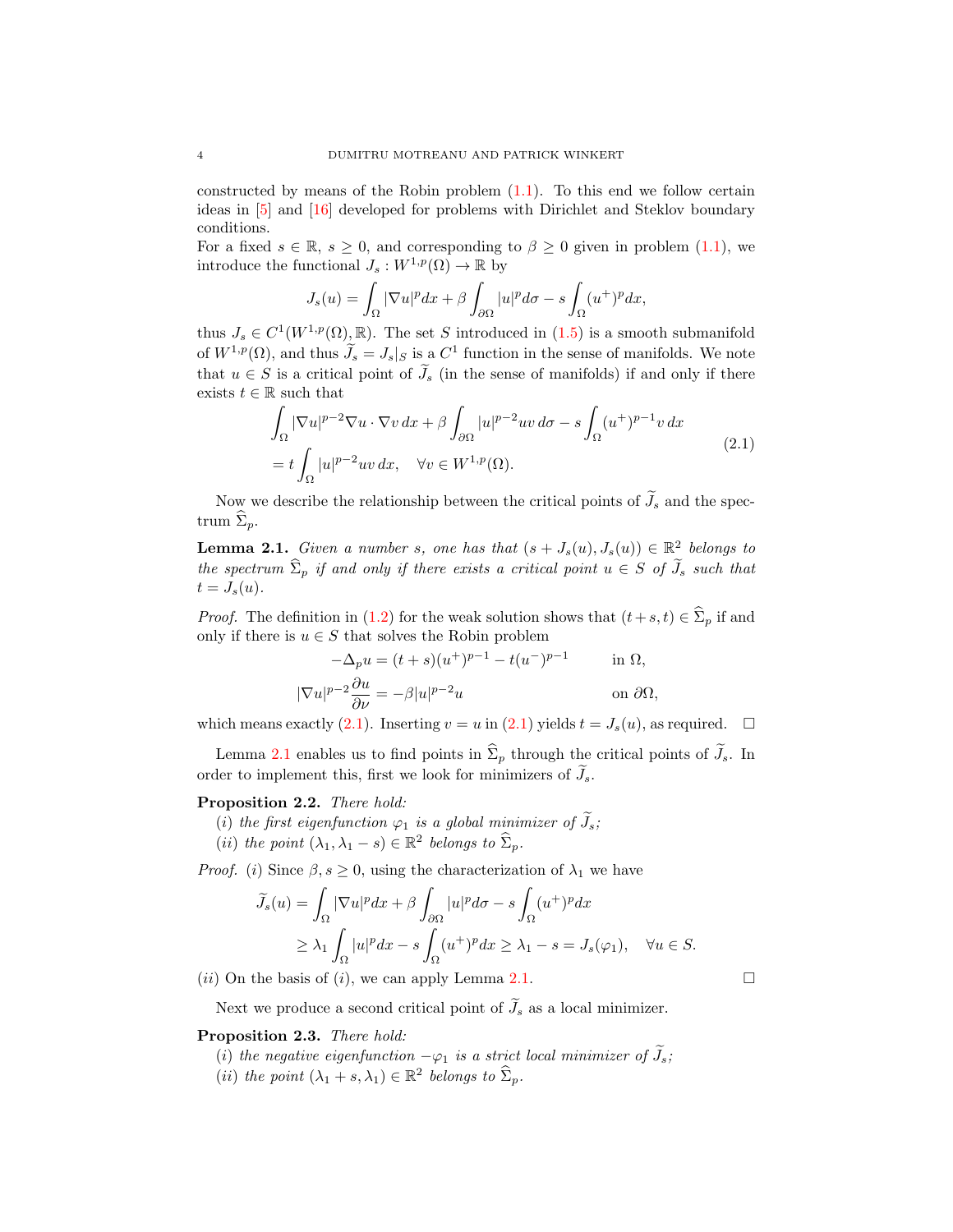*Proof.* (i) Arguing indirectly, let us suppose that there exists a sequence  $(u_n) \subset S$ with  $u_n \neq -\varphi_1, u_n \to -\varphi_1$  in  $W^{1,p}(\Omega)$  and  $\widetilde{J}_s(u_n) \leq \lambda_1 = \widetilde{J}_s(-\varphi_1)$ . If  $u_n \leq 0$  for a.a.  $x \in \Omega$ , we obtain

<span id="page-4-0"></span>
$$
\widetilde{J}_s(u_n) = \int_{\Omega} |\nabla u_n|^p dx + \beta \int_{\partial \Omega} |u_n|^p d\sigma > \lambda_1,
$$

because  $u_n \neq -\varphi_1$  and  $u_n \neq \varphi_1$ , which contradicts the assumption  $J_s(u_n) \leq \lambda_1$ . Consider now the complementary situation. Hence  $u_n$  changes sign whenever n is sufficiently large, thereby we can set

$$
w_n = \frac{u_n^+}{\|u_n^+\|_{L^p(\Omega)}} \text{ and } r_n = \|\nabla w_n\|_{L^p(\Omega)}^p + \beta \|w_n\|_{L^p(\partial\Omega)}^p. \tag{2.2}
$$

We claim that, along a relabeled subsequence,  $r_n \to +\infty$  as  $n \to \infty$ . Suppose by contradiction that  $(r_n)$  is bounded. This implies through  $(2.2)$  that  $(w_n)$  is bounded in  $W^{1,p}(\Omega)$ , so there exists a subsequence denoted again by  $(w_n)$  such that  $w_n \to w$ in  $L^p(\Omega)$ , for some  $w \in W^{1,p}(\Omega)$ . Since  $||w_n||_{L^p(\Omega)} = 1$  and  $w_n \geq 0$  a.e., we get  $||w||_{L^p(\Omega)} = 1$  and  $w \geq 0$ . This contradicts the assumption that  $u_n \to -\varphi_1$  in  $L^p(\Omega)$ , thus proving the claim.

On the other hand, from [\(2.2\)](#page-4-0) and by using the variational characterization of  $\lambda_1$ , we infer that

$$
\widetilde{J}_s(u_n) = (r_n - s) \int_{\Omega} |u_n^+|^p dx + \int_{\Omega} |\nabla u_n^-|^p dx + \beta \int_{\partial \Omega} |u_n^-|^p d\sigma
$$

$$
\ge (r_n - s) \int_{\Omega} |u_n^+|^p dx + \lambda_1 \int_{\Omega} (u_n^-)^p dx,
$$

whereas the choice of  $(u_n)$  gives

$$
\widetilde{J}_s(u_n) \leq \lambda_1 = \lambda_1 \int_{\Omega} (u_n^+)^p dx + \lambda_1 \int_{\Omega} (u_n^-)^p dx.
$$

Combining the inequalities above results in

<span id="page-4-1"></span>
$$
(\lambda_1 - r_n + s) \int_{\Omega} (u_n^+)^p dx \ge 0,
$$

therefore  $\lambda_1 \geq r_n - s$ . This is against the unboundedness of  $(r_n)$ , which completes the proof of (*i*). Part (*ii*) follows from Lemma [2.1](#page-3-1) because  $J_s(-\varphi_1) = \lambda_1$ .

Using the two local minima obtained in Propositions [2.2](#page-3-2) and [2.3,](#page-3-3) we seek for a third critical point of  $\tilde{J}_s$  via a version of the Mountain-Pass Theorem on  $C^1$ manifolds (see, e.g., [\[12,](#page-13-16) Theorem 3.2]). First, we check the Palais-Smale condition for  $\widetilde{J}_s$  on the manifold S.

<span id="page-4-2"></span>**Lemma 2.4.** The functional  $\widetilde{J}_s$ :  $S \to \mathbb{R}$  satisfies the Palais-Smale condition on S in the sense of manifolds.

*Proof.* Let  $(u_n) \subset S$  be a sequence provided  $(J_s(u_n))$  is bounded and  $\|\tilde{J}_s'(u_n)\|_* \to 0$ as  $n \to \infty$ , which means that there exists a sequence  $(t_n) \subset \mathbb{R}$  such that

$$
\left| \int_{\Omega} |\nabla u_n|^{p-2} \nabla u_n \cdot \nabla v \, dx + \beta \int_{\partial \Omega} |u_n|^{p-2} u_n v \, d\sigma \right|
$$
  

$$
-s \int_{\Omega} (u_n^+)^{p-1} v \, dx - t_n \int_{\Omega} |u_n|^{p-2} u_n v \, dx \right| \leq \varepsilon_n \|v\|_{W^{1,p}(\Omega)},
$$
  
(2.3)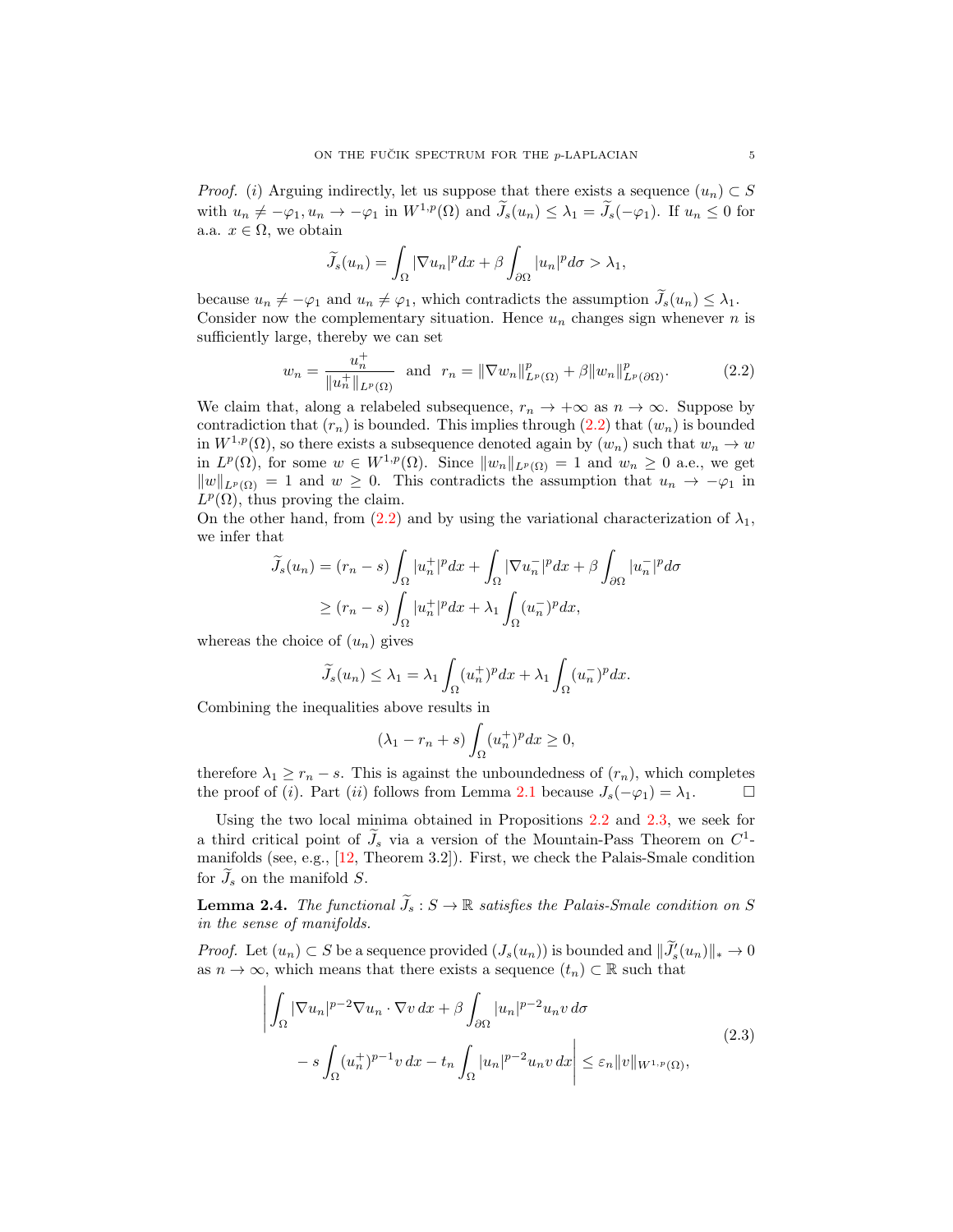for all  $v \in W^{1,p}(\Omega)$  and with  $\varepsilon_n \to 0^+$ . Note that  $J_s(u_n) \geq ||\nabla u_n||^p_{L^p(\Omega)} - s$ . Since  $(u_n) \in S$  and  $(J_s(u_n))$  is bounded, we derive that  $(u_n)$  is bounded in  $W^{1,p}(\Omega)$ . Thus, along a relabeled subsequence we may suppose that  $u_n \rightharpoonup u$  in  $W^{1,p}(\Omega)$ ,  $u_n \to u$  in  $L^p(\Omega)$  and  $u_n \to u$  in  $L^p(\partial\Omega)$ . Taking  $v = u_n$  in [\(2.3\)](#page-4-1) and using again  $(u_n) \subset S$  shows that the sequence  $(t_n)$  is bounded. Then, if we choose  $v = u_n - u$ , it follows that

$$
\int_{\Omega} |\nabla u_n|^{p-2} \nabla u_n \cdot \nabla (u_n - u) dx \to 0 \text{ as } n \to \infty.
$$

At this point, the  $(S)$ <sub>+</sub>-property of  $-\Delta_p$  on  $W^{1,p}(\Omega)$  enables us to conclude that  $u_n \to u$  in  $W^{1,p}(\Omega)$ .

Now we obtain, in addition to  $\varphi_1$  and  $-\varphi_1$ , a third critical point of  $\widetilde{J}_s$  on S.

<span id="page-5-1"></span>Proposition 2.5. There hold:

(i)

<span id="page-5-0"></span>
$$
c(s) := \inf_{\gamma \in \Gamma} \max_{u \in \gamma[-1,1]} J_s(u),\tag{2.4}
$$

where

$$
\Gamma = \{ \gamma \in C([-1, 1], S) : \gamma(-1) = -\varphi_1 \text{ and } \gamma(1) = \varphi_1 \},
$$

is a critical value of  $\widetilde{J}_s$  satisfying  $c(s) > \max{\{\widetilde{J}_s(-\varphi_1), \widetilde{J}_s(\varphi_1)\}} = \lambda_1$ . In particular, there exists a critical point of  $\widetilde{J}_s$  that is different from  $-\varphi_1$  and  $\varphi_1$ .

(ii) The point  $(s + c(s), c(s))$  belongs to  $\widehat{\Sigma}_p$ .

*Proof.* (i) By Proposition [2.3](#page-3-3) we know that  $-\varphi_1$  is a strict local minimizer of  $J_s$ with  $J_s(-\varphi_1) = \lambda_1$ , while Proposition [2.2](#page-3-2) ensures that  $\varphi_1$  is a global minimizer of  $\widetilde{J}_s$  with  $\widetilde{J}_s(\varphi_1) = \lambda_1 - s$ . Then we can show that

$$
\inf \{ \widetilde{J}_s(u) : u \in S \text{ and } ||u - (-\varphi_1)||_{W^{1,p}(\Omega)} = \varepsilon \} > \max \{ \widetilde{J}_s(-\varphi_1), \widetilde{J}_s(\varphi_1) \} = \lambda_1,
$$

whenever  $\varepsilon > 0$  is sufficiently small. The proof that the inequality above is strict can be done as in [\[5,](#page-13-11) Lemma 2.9] on the basis of Ekeland's variational principle. In order to fulfill the mountain-pass geometry we choose  $\varepsilon > 0$  even smaller if necessary to have  $2\|\varphi_1\|_{W^{1,p}(\Omega)} = \|\varphi_1 - (-\varphi_1)\|_{W^{1,p}(\Omega)} > \varepsilon$ . Since  $J_s : S \to \mathbb{R}$  satisfies the Palais-Smale condition on the manifold  $S$  as shown in Lemma [2.4,](#page-4-2) we may invoke the version of Mountain-Pass Theorem on manifolds (see, e.g., [\[12,](#page-13-16) Theorem 3.2]). This guarantees that  $c(s)$  introduced in [\(2.4\)](#page-5-0) is a critical value of  $\tilde{J}_s$  with  $c(s) > \lambda_1$ , providing a critical point different from  $-\varphi_1$  and  $\varphi_1$ .

(ii) Thanks to Lemma [2.1](#page-3-1) and part (i), we infer that  $(s + c(s), c(s)) \in \Sigma_p$ .  $\Box$ 

#### 3. The first nontrivial curve

The results in Section [2](#page-2-0) permit to determine the beginning of the spectrum  $\widehat{\Sigma}_p$ . We start by establishing that the lines  $\{\lambda_1\} \times \mathbb{R}$  and  $\mathbb{R} \times \{\lambda_1\}$  are isolated in  $\Sigma_p$ . This is known from [\[5,](#page-13-11) Proposition 3.4] for Dirichlet problems and from [\[16,](#page-13-15) Proposition 3.1] for Steklov problems.

<span id="page-5-2"></span>**Proposition 3.1.** There exists no sequence  $(a_n, b_n) \in \widehat{\Sigma}_p$  with  $a_n > \lambda_1$  and  $b_n > \lambda_1$ such that  $(a_n, b_n) \rightarrow (a, b)$  with  $a = \lambda_1$  or  $b = \lambda_1$ .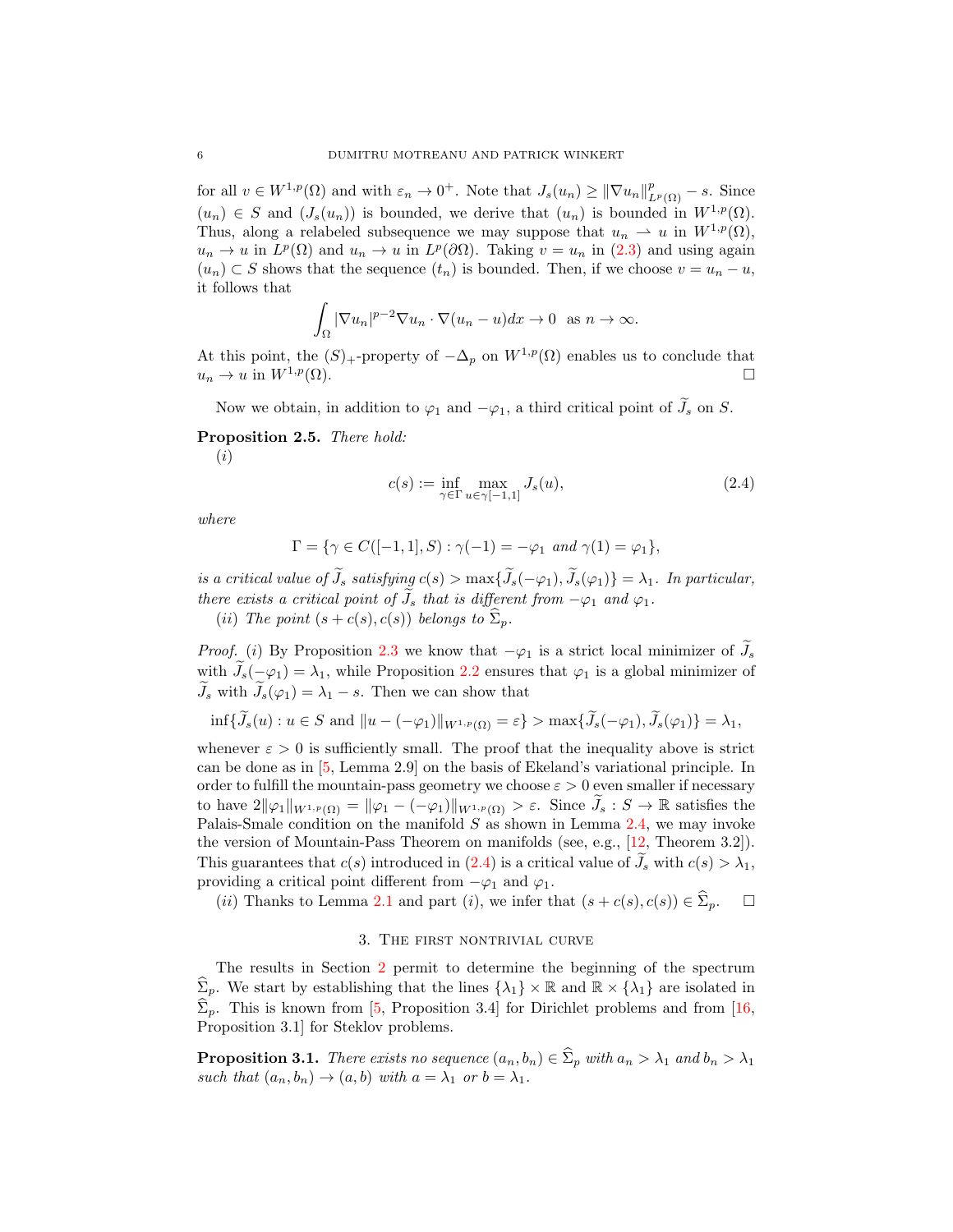*Proof.* Proceeding indirectly, assume there exist sequences  $(a_n, b_n) \in \hat{\Sigma}_p$  and  $(u_n) \subset$  $W^{1,p}(\Omega)$  with the properties:  $a_n \to \lambda_1$ ,  $b_n \to b$ ,  $a_n > \lambda_1$ ,  $b_n > \lambda_1$ ,  $||u_n||_{L^p(\Omega)} = 1$ and

<span id="page-6-0"></span>
$$
-\Delta_p u_n = a_n (u_n^+)^{p-1} - b_n (u_n^-)^{p-1} \quad \text{in } \Omega,
$$
  

$$
|\nabla u_n|^{p-2} \frac{\partial u_n}{\partial \nu} = -\beta |u_n|^{p-2} u_n \quad \text{on } \partial \Omega.
$$
 (3.1)

If we test  $(3.1)$  with  $v = u_n$  (see  $(1.2)$ ), we get

$$
\|\nabla u_n\|_{L^p(\Omega)}^p = a_n \int_{\Omega} (u_n^+)^p dx + b_n \int_{\Omega} (u_n^-)^p dx - \beta \int_{\partial\Omega} |u_n|^p d\sigma \le a_n + b_n,
$$

which proves the boundedness of  $(u_n)$  in  $W^{1,p}(\Omega)$ . Hence, along a subsequence,  $u_n \rightharpoonup u$  in  $W^{1,p}(\Omega)$  and  $u_n \to u$  in  $L^p(\Omega)$  and  $L^p(\partial\Omega)$ . Now, testing [\(3.1\)](#page-6-0) with  $\varphi = u_n - u$ , we infer that

<span id="page-6-1"></span>
$$
\lim_{n \to \infty} \int_{\Omega} |\nabla u_n|^{p-2} \nabla u_n \cdot \nabla (u_n - u) \, dx = 0.
$$

The  $(S)$ <sub>+</sub>-property of  $-\Delta_p$  on  $W^{1,p}(\Omega)$  yields that  $u_n \to u$  in  $W^{1,p}(\Omega)$ . Thus, u is a solution of the equation

$$
\int_{\Omega} |\nabla u|^{p-2} \nabla u \cdot \nabla v \, dx
$$
\n
$$
= \lambda_1 \int_{\Omega} (u^+)^{p-1} v \, dx - b \int_{\Omega} (u^-)^{p-1} v \, dx - \beta \int_{\partial \Omega} |u|^{p-2} u v \, d\sigma,
$$
\n(3.2)

for all  $v \in W^{1,p}(\Omega)$ . Inserting  $v = u^+$  in [\(3.2\)](#page-6-1) leads to

<span id="page-6-2"></span>
$$
\int_{\Omega} |\nabla u^+|^p \, dx = \lambda_1 \int_{\Omega} (u^+)^p \, dx - \beta \int_{\partial \Omega} (u^+)^p \, d\sigma.
$$

This, in conjunction with the characterization of  $\lambda_1$  $\lambda_1$  in Section 1 and since  $||u||_{L^p(\Omega)} =$ 1, ensures that either  $u^+ = 0$  or  $u^+ = \varphi_1$ . If  $u^+ = 0$ , then  $u \le 0$  and [\(3.2\)](#page-6-1) implies that u is an eigenfunction. Recalling that  $\lambda_1$  is the only eigenfunction that does not change sign, we deduce that  $u = -\varphi_1$  (see [\[13\]](#page-13-0) and also Proposition [4.1\)](#page-9-0). This renders that  $(u_n)$  converges either to  $\varphi_1$  or to  $-\varphi_1$  in  $L^p(\Omega)$ , which forces to have

either 
$$
|\{x \in \Omega : u_n(x) < 0\}| \to 0
$$
 or  $|\{x \in \Omega : u_n > 0\}| \to 0,$  (3.3)

respectively, where  $\lvert \cdot \rvert$  denotes the Lebesgue measure. Indeed, assuming for instance  $u_n \to \varphi_1$  in  $L^p(\Omega)$ , since for any compact subset  $K \subset \Omega$  there holds

$$
\int_{\{u_n < 0\} \cap K} |u_n - \varphi_1|^p \, dx \ge \int_{\{u_n < 0\} \cap K} \varphi_1^p \, dx \ge C |\{u_n < 0\} \cap K|,
$$

with a constant  $C > 0$ , it is seen that the first assertion in [\(3.3\)](#page-6-2) is fulfilled.

On the other hand, using  $v = u_n^+$  as test function for  $(3.1)$  in conjunction with the Hölder inequality and the continuity of the embedding  $W^{1,p}(\Omega) \hookrightarrow L^q(\Omega)$ , with  $p < q \leq p^*$ , we obtain the estimate

$$
\int_{\Omega} |\nabla u_n^+|^p dx + \int_{\Omega} (u_n^+)^p dx = a_n \int_{\Omega} (u_n^+)^p dx - \beta \int_{\partial \Omega} (u_n^+)^p d\sigma + \int_{\Omega} (u_n^+)^p dx
$$
  
\n
$$
\leq (a_n + 1) \int_{\Omega} (u_n^+)^p dx
$$
  
\n
$$
\leq (a_n + 1) C |\{x \in \Omega : u_n(x) > 0\}|^{1 - \frac{p}{q}} ||u_n^+||_{W^{1,p}(\Omega)}^p,
$$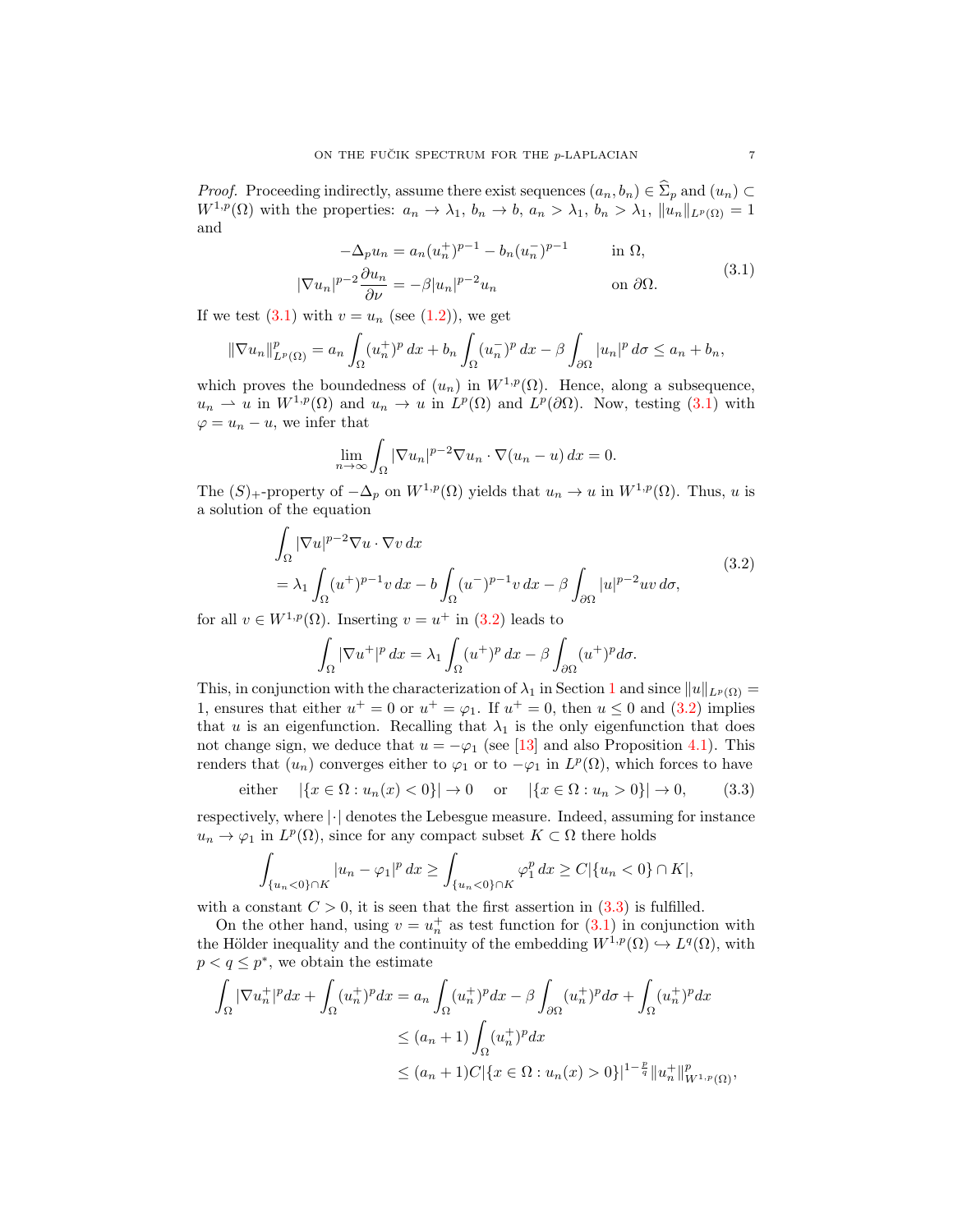with a constant  $C > 0$ . We infer that

$$
|\{x \in \Omega : u_n(x) > 0\}|^{1-\frac{p}{q}} \ge (a_n + 1)^{-1}C^{-1}.
$$

and in the same way,

$$
|\{x \in \Omega : u_n(x) < 0\}|^{1 - \frac{p}{q}} \ge (b_n + 1)^{-1} C^{-1}.
$$

Since  $(a_n, b_n)$  does not belong to the trivial lines of  $\hat{\Sigma}_p$ , we have that  $u_n$  changes sign. Hence we reach a contradiction with  $(3.3)$ , which completes the proof.

The following auxiliary fact is helpful to link with the results established in Section 2.

<span id="page-7-3"></span>**Lemma 3.2.** For every  $r > \inf_S J_s = \lambda_1 - s$ , each connected component of  $\{u \in$  $S: J_s(u) < r$  contains a critical point, in fact a local minimizer of  $J_s$ .

*Proof.* Let C be a connected component of  $\{u \in S : J_s(u) < r\}$  and denote  $d =$  $\inf\{J_s(u): u \in \overline{C}\}\.$  We claim that there exists  $u_0 \in \overline{C}$  such that  $\widetilde{J}_s(u_0) = d$ . To this end, let  $(u_n) \subset \overline{C}$  be a sequence such that  $\widetilde{J}_s(u_n) \leq d + \frac{1}{n^2}$ . Applying Ekeland's variational principle to  $\widetilde{J}_s$  on  $\overline{C}$  provides a sequence  $(v_n) \subset \overline{C}$  such that

<span id="page-7-0"></span>
$$
\widetilde{J}_s(v_n) \le \widetilde{J}_s(u_n),\tag{3.4}
$$

<span id="page-7-2"></span>
$$
||u_n - v_n||_{W^{1,p}(\Omega)} \le \frac{1}{n},
$$
\n(3.5)

<span id="page-7-1"></span>
$$
\widetilde{J}_s(v_n) \le \widetilde{J}_s(v) + \frac{1}{n} ||v - v_n||_{W^{1,p}(\Omega)}, \quad \forall v \in \overline{C}.
$$
\n(3.6)

If  $n$  is sufficiently large, by  $(3.4)$  we obtain

$$
\widetilde{J}_s(v_n) \le \widetilde{J}_s(u_n) \le d + \frac{1}{n^2} < r.
$$

Moreover, owing to  $(3.6)$ , it can be shown that  $(v_n)$  is a Palais-Smale sequence for  $\widetilde{J}_s$ . Then Lemma [2.4](#page-4-2) and [\(3.5\)](#page-7-2) ensure that, up to a relabeled subsequence,  $u_n \to u_0$ in  $W^{1,p}(\Omega)$  with  $u_0 \in \overline{C}$  and  $\widetilde{J}_s(v) = d$ .

We note that  $u_0 \notin \partial C$  because otherwise the maximality of C as a connected component would be contradicted, so  $u_0$  is a local minimizer of  $\overline{J}_s$  and we are done. done. □

Recall from Proposition [2.5](#page-5-1) that it was constructed a curve  $(s + c(s), c(s)) \in \Sigma_p$ for  $s \geq 0$ . As  $\widehat{\Sigma}_p$  is symmetric with respect to the diagonal, we can complete it with its symmetric part obtaining the following curve in  $\Sigma_p$ .

<span id="page-7-5"></span>
$$
\mathcal{C} := \{ (s + c(s), c(s)), (c(s), s + c(s)) : s \ge 0 \}.
$$
\n(3.7)

The next result points out that C is the first nontrivial curve in  $\hat{\Sigma}_p$ .

<span id="page-7-4"></span>**Theorem 3.3.** Let  $s \geq 0$ . Then  $(s + c(s), c(s)) \in C$  is the first point in the intersection between  $\widehat{\Sigma}_p$  and the ray  $(s, 0) + t(1, 1), t > \lambda_1$ .

*Proof.* Assume, by contradiction, the existence of a point  $(s + \mu, \mu) \in \hat{\Sigma}_p$  with  $\lambda_1 < \mu < c(s)$ . Proposition [3.1](#page-5-2) and the fact that  $\hat{\Sigma}_p$  is closed enable us to suppose that  $\mu$  is the minimum number with the required property. By virtue of Lemma [2.1,](#page-3-1)  $\mu$  is a critical value of the functional  $J_s$  and there is no critical value of  $J_s$ in the interval  $(\lambda_1, \mu)$ . We complete the proof by reaching a contradiction to the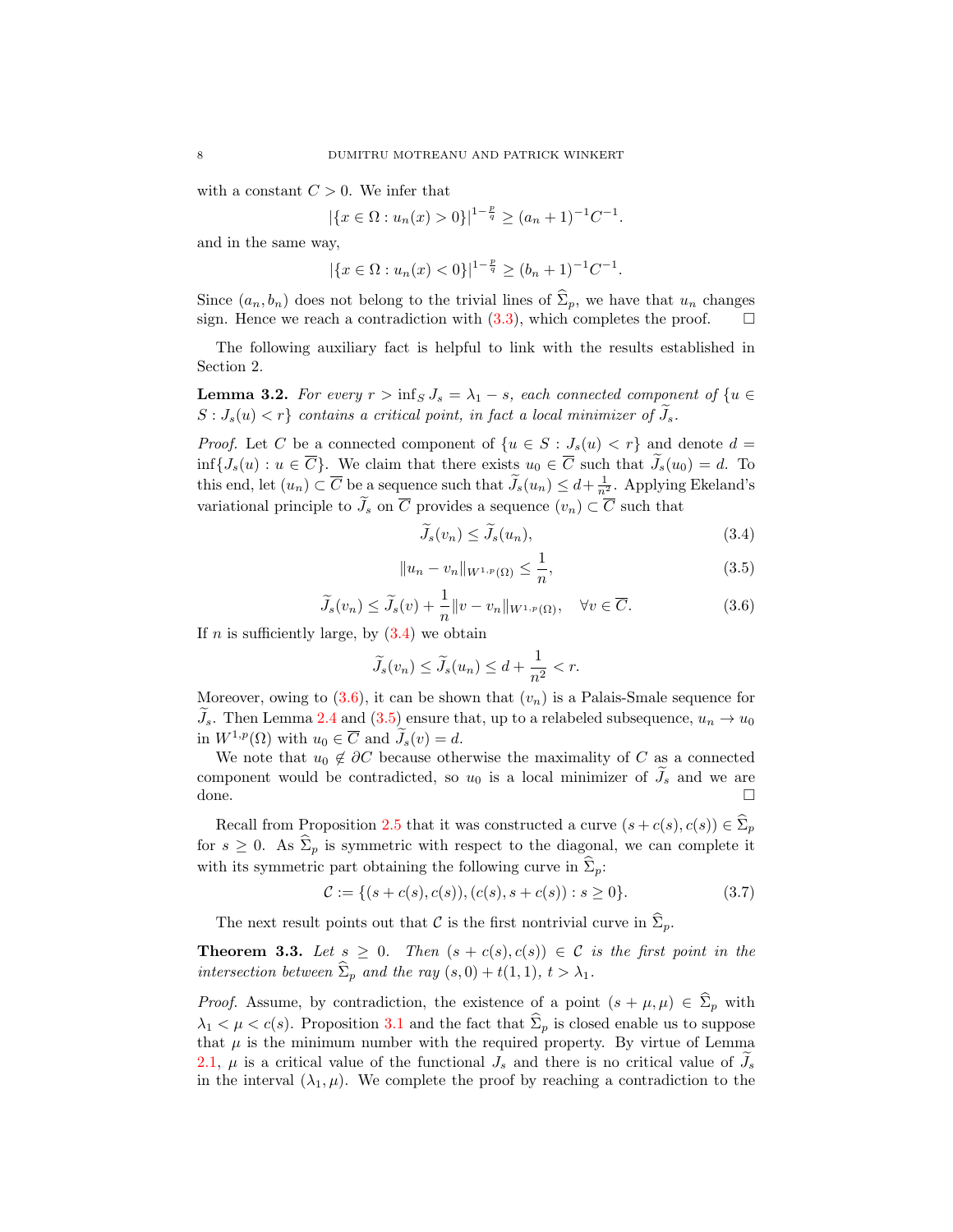definition of  $c(s)$  in [\(2.4\)](#page-5-0). To this end, it suffices to construct a path in  $\Gamma$  along which there holds  $\tilde{J}_s \leq \mu$ .

Let  $u \in S$  be a critical point of  $\widetilde{J}_s$  with  $\widetilde{J}_s(u) = \mu$ . Then u fulfills

$$
\int_{\Omega} |\nabla u|^{p-2} \nabla u \cdot \nabla v \, dx = (s + \mu) \int_{\Omega} (u^+)^{p-1} v \, dx - \mu \int_{\Omega} (u^-)^{p-1} v \, dx
$$

$$
- \beta \int_{\partial \Omega} |u|^{p-2} u v \, d\sigma, \quad \forall v \in W^{1,p}(\Omega).
$$

Setting  $v = u^+$  and  $v = -u^-$  yields

$$
\int_{\Omega} |\nabla u^+|^p dx = (s + \mu) \int_{\Omega} (u^+)^p dx - \beta \int_{\partial \Omega} (u^+)^p d\sigma \tag{3.8}
$$

and

$$
\int_{\Omega} |\nabla u^{-}|^p dx = \mu \int_{\Omega} (u^{-})^p dx - \beta \int_{\partial \Omega} (u^{-})^p d\sigma,
$$
\n(3.9)

respectively. Since  $u$  changes sign (see Proposition [4.1\)](#page-9-0), the following paths are well defined on S:

<span id="page-8-1"></span><span id="page-8-0"></span>
$$
u_1(t) = \frac{(1-t)u + tu^{+}}{\|(1-t)u + tu^{+}\|_{L^{p}(\Omega)}},
$$
  
\n
$$
u_2(t) = \frac{(1-t)u^{+} + tu^{-}}{\|(1-t)u^{+} + tu^{-}\|_{L^{p}(\Omega)}},
$$
  
\n
$$
u_3(t) = \frac{-tu^{-} + (1-t)u^{-}}{\|(1-t)u^{-} + (1-t)u\|_{L^{p}(\Omega)}},
$$

for all  $t \in [0,1]$ . By means of direct calculations based on  $(3.8)$  and  $(3.9)$  we infer that

$$
\widetilde{J}_s(u_1(t)) = \widetilde{J}_s(u_3(t)) = \mu, \quad \text{for all } t \in [0, 1]
$$

and

$$
\widetilde{J}_s(u_2(t))=\mu-\dfrac{st^p\|u^-\|_{L^p(\Omega)}}{\|(1-t)u^++tu^-\|_{L^p(\Omega)}}\leq \mu,\quad \text{for all }t\in [0,1].
$$

sterne in der der der der antikelse in der der antikelse in der antikelse in der antikelse in der antikelse in<br>Statistikelse in der antikelse in der antikelse in der antikelse in der antikelse in der antikelse in der anti

Due to the minimality property of  $\mu$ , the only critical points of  $\tilde{J}_s$  in the set  $\{w \in S : \widetilde{J}_s(w) < \mu - s\}$  are  $\varphi_1$  and possibly  $-\varphi_1$  provided  $\mu - s > \lambda_1$ . We note that, because  $u^{-}/||u^{-}||_{L^{p}(\Omega)}$  does not change sign, it is not a critical point of  $J_s$ . Therefore, there exists a  $C^1$  path  $\alpha : [-\varepsilon, \varepsilon] \to S$  with  $\alpha(0) =$  $u^-/\|u^-\|_{L^p(\Omega)}$  and  $d/dt\tilde{J}_s(\alpha(t))|_{t=0}\neq 0$ . Using this path and observing from [\(3.9\)](#page-8-1) that  $\tilde{J}_s(u^-/||u^-||_{L^p(\Omega)}) = \mu - s$ , we can move from  $u^-/||u^-||_{L^p(\Omega)}$  to a point v with  $\tilde{J}_s(v) < \mu - s$ . Applying Lemma [3.2,](#page-7-3) we find that the connected component of  ${w \in S : \tilde{J}_s(w) < \mu - s}$  containing v crosses  ${\varphi_1, -\varphi_1}$ . Let us say it passes through  $\varphi_1$ , otherwise the reasoning is the same employing  $-\varphi_1$ . Consequently, there is a path  $u_4(t)$  from  $u^-/||u^-||_{L^p(\Omega)}$  to  $\varphi_1$  within the set  $\{w \in S : \widetilde{J}_s(w) \leq \mu - s\}$ . Then the path  $-u_4(t)$  joins  $-u^-/\|u^-\|_{L^p(\Omega)}$  and  $-\varphi_1$  and, since  $u_4(t) \in S$ , we have

$$
J_s(-u_4(t)) \le J_s(u_4(t)) + s < \mu - s + s = \mu \quad \text{for all } t.
$$

Connecting  $u_1(t)$ ,  $u_2(t)$  and  $u_4(t)$ , we construct a path joining u and  $\varphi_1$ , and joining  $u_3(t)$  and  $-u_4(t)$  we get a path which connects u and  $-\varphi_1$ . These yield a path  $\gamma(t)$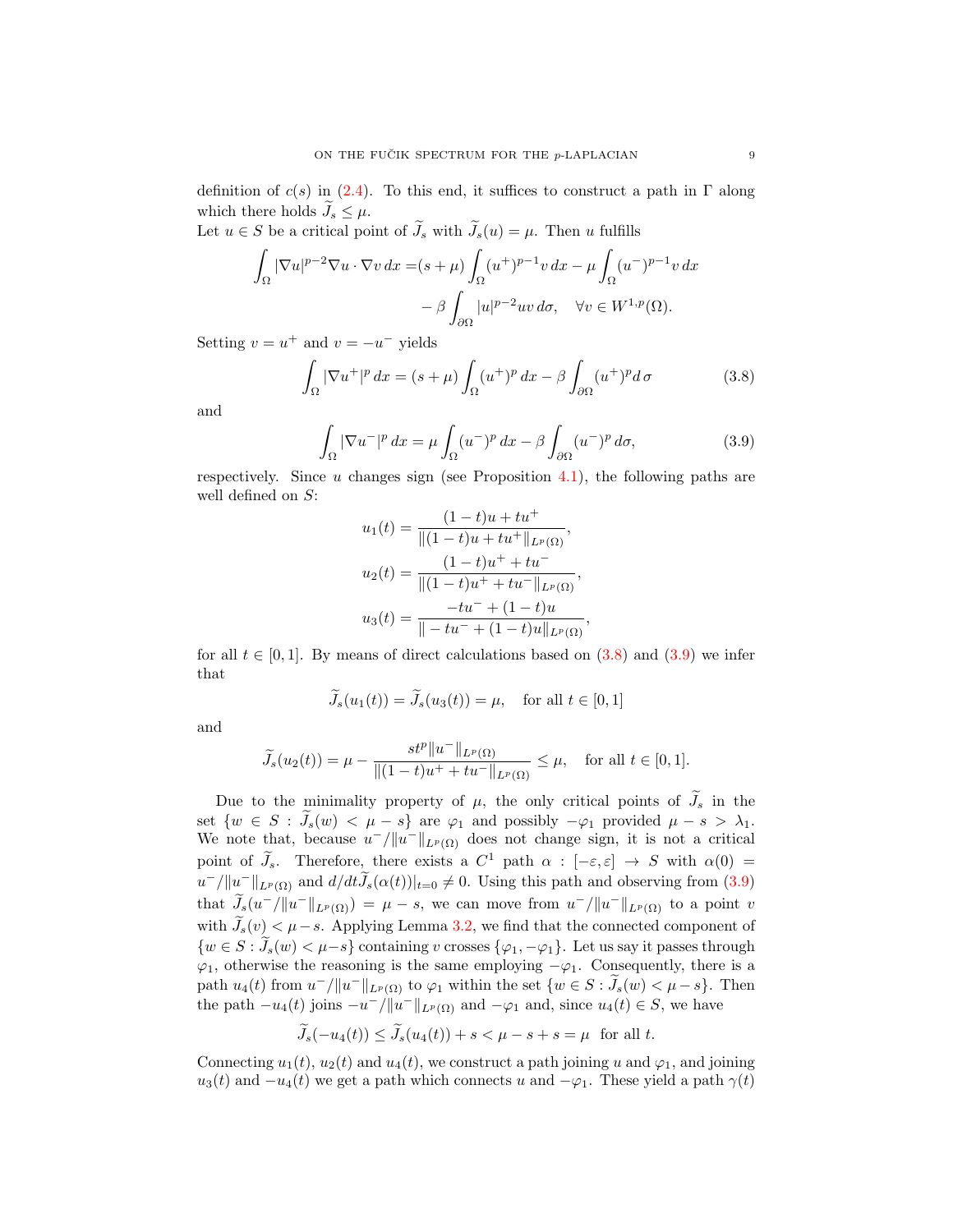on S joining  $\varphi_1$  and  $-\varphi_1$ . Furthermore, in view of the discussion above, it turns out  $J_s(\gamma(t)) \leq \mu$  for all t. This proves the theorem.

**Corollary 3.4.** The second eigenvalue  $\lambda_2$  of [\(1.3\)](#page-0-1) has the variational characterization given in  $(1.4)$ .

*Proof.* Theorem [3.3](#page-7-4) for  $s = 0$  ensures that  $c(0) = \lambda_2$ . The conclusion now follows by applying Proposition [2.5](#page-5-1) (*i*) with  $s = 0$ .

#### <span id="page-9-1"></span>4. Properties of the first curve

The following proposition establishes an important sign property related to the curve  $\mathcal C$  in [\(3.7\)](#page-7-5).

<span id="page-9-0"></span>**Proposition 4.1.** Let  $(a_0, b_0) \in C$  and  $a, b \in L^{\infty}(\Omega)$  satisfy  $\lambda_1 \leq a(x) \leq a_0$ ,  $\lambda_1 \leq b(x) \leq b_0$  for a.a.  $x \in \Omega$  such that  $\lambda_1 < a(x)$  and  $\lambda_1 < b(x)$  on subsets of positive measure. Then any nontrivial solution u of

$$
-\Delta_p u = a(x)(u^+)^{p-1} - b(x)(u^-)^{p-1} \qquad in \ \Omega,
$$
  

$$
|\nabla u|^{p-2} \frac{\partial u}{\partial \nu} = -\beta |u|^{p-2} u \qquad on \ \partial \Omega,
$$
 (4.1)

changes sign in  $\Omega$ .

*Proof.* Let u be a nontrivial solution of equation  $(4.1)$ . Then,  $-u$  is a nontrivial solution of

$$
-\Delta_p z = b(x)(z^+)^{p-1} - a(x)(z^-)^{p-1} \quad \text{in } \Omega,
$$
  

$$
|\nabla z|^{p-2} \frac{\partial z}{\partial \nu} = -\beta |z|^{p-2} z \quad \text{on } \partial \Omega,
$$

hence, we can suppose that the point  $(a_0, b_0) \in \mathcal{C}$  is such that  $a_0 \ge b_0$ . We argue by contradiction and assume that u does not change sign in  $\Omega$ . Without loss of generality, we may admit that  $u \geq 0$  a.e. in  $\Omega$ , so u is a solution of the Robin weighted eigenvalue problem with weight  $a(x)$ :

$$
-\Delta_p u = a(x)u^{p-1} \quad \text{in } \Omega,
$$
  

$$
|\nabla u|^{p-2}\frac{\partial u}{\partial \nu} = -\beta u^{p-1} \quad \text{on } \partial \Omega.
$$

It means that  $u$  is an eigenfunction corresponding to the eigenvalue 1 for this problem. Recall that the first eigenvalue  $\lambda_1(a)$  of the above weighted problem is expressed as

$$
\lambda_1(a) = \inf_{\substack{v \in W^{1,p}(\Omega) \\ v \neq 0}} \frac{\int_{\Omega} |\nabla v|^p dx + \beta \int_{\partial \Omega} |v|^p d\sigma}{\int_{\Omega} a(x)|v|^p dx}.
$$

The fact that  $u \geq 0$  entails  $\lambda_1(a) = 1$  because the only eigenfunction whose eigenfunctions do not change sign is  $\lambda_1(a)$  (see [\[13\]](#page-13-0)). Then the hypothesis that  $\lambda_1 < a(x)$ on a set of positive measure leads to the contradiction

$$
1 = \frac{\int_{\Omega} |\nabla \varphi_1|^p dx + \beta \int_{\partial \Omega} |\varphi_1|^p d\sigma}{\lambda_1} > \frac{\int_{\Omega} |\nabla \varphi_1|^p dx + \beta \int_{\partial \Omega} |\varphi_1|^p d\sigma}{\int_{\Omega} a(x) \varphi_1^p dx} \ge \lambda_1(a) = 1,
$$

which completes the proof.  $\Box$ 

<span id="page-9-2"></span>**Proposition 4.2.** The curve  $s \mapsto (s + c(s), c(s))$  is Lipschitz continuous and decreasing.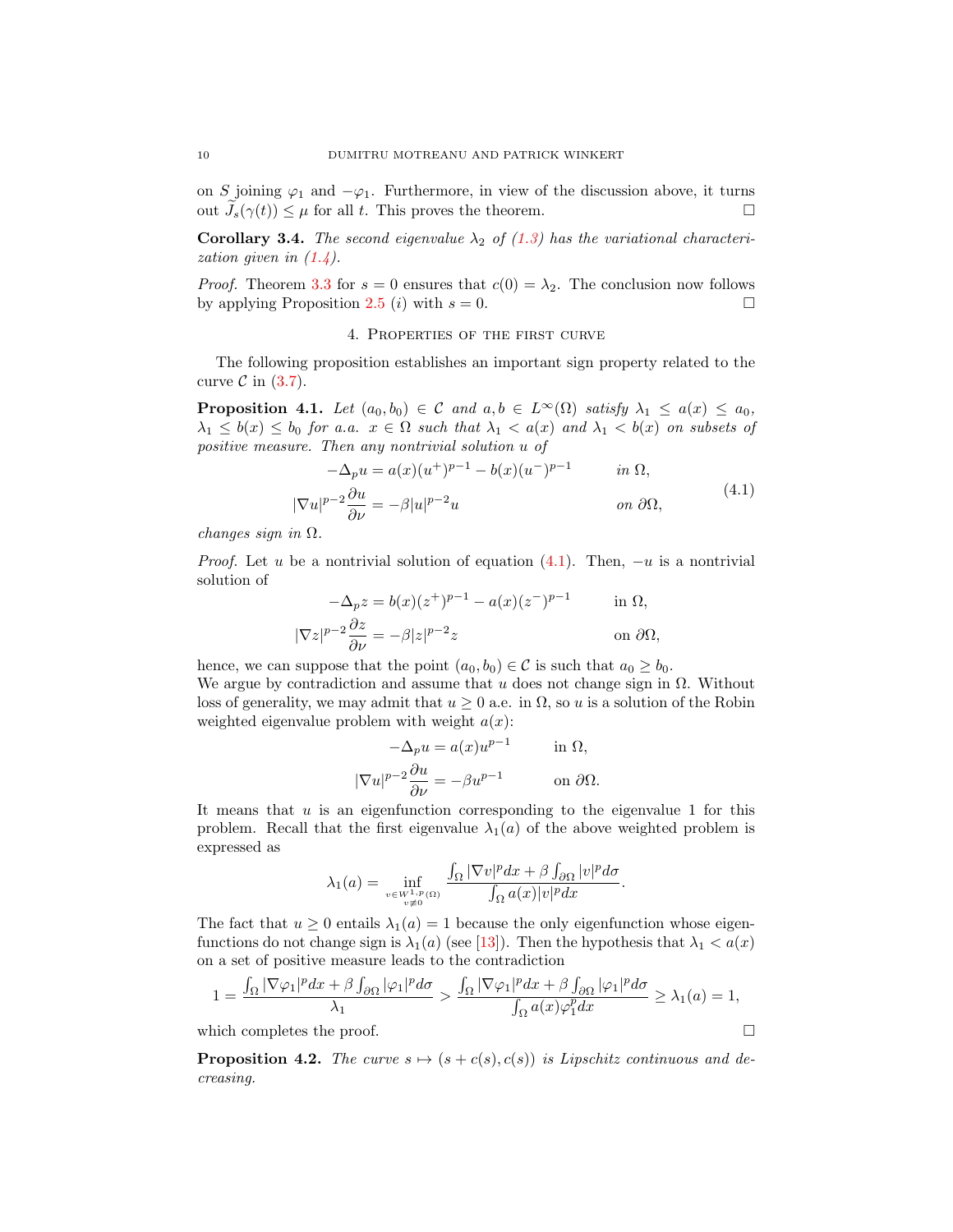*Proof.* If  $s_1 < s_2$ , then it follows  $J_{s_1}(u) \geq J_{s_2}(u)$  for all  $u \in S$ , which ensures that  $c(s_1) \geq c(s_2)$ . For every  $\varepsilon > 0$  there exists  $\gamma \in \Gamma$  such that

$$
\max_{u \in \gamma[-1,1]} \widetilde{J}_{s_2}(u) \le c(s_2) + \varepsilon,
$$

hence

$$
0 \leq c(s_1) - c(s_2) \leq \max_{u \in \gamma[-1,1]} \widetilde{J}_{s_1}(u) - \max_{u \in \gamma[-1,1]} \widetilde{J}_{s_2}(u) + \varepsilon.
$$

Taking  $u_0 \in \gamma[-1,1]$  such that

$$
\max_{u \in \gamma[-1,1]} \widetilde{J}_{s_1}(u) = \widetilde{J}_{s_1}(u_0)
$$

yields

$$
0 \le c(s_1) - c(s_2) \le \tilde{J}_{s_1}(u_0) - \tilde{J}_{s_2}(u_0) + \varepsilon = s_1 - s_2 + \varepsilon.
$$

As  $\varepsilon > 0$  was arbitrary, this ensures that  $s \mapsto (s+c(s), c(s))$  is Lipschitz continuous. In order to prove that the curve is decreasing, it suffices to argue for  $s > 0$ . Let  $0 < s_1 < s_2$ . Then, since  $(s_1 + c(s_1), c(s_1)), (s_2 + c(s_2), c(s_2)) \in \hat{\Sigma}_p$ , Theorem [3.3](#page-7-4) implies that  $s_1 + c(s_1) < s_2 + c(s_2)$ . On the other hand, as already remarked, there holds  $c(s_1) \geq c(s_2)$ , which completes the proof.

Next we investigate the asymptotic behavior of the curve  $\mathcal{C}$ .

<span id="page-10-1"></span>**Theorem 4.3.** Let  $p \leq N$ . Then the limit of  $c(s)$  as  $s \to +\infty$  is  $\lambda_1$ .

*Proof.* Let us proceed by contradiction and suppose that  $c(s)$  does not converge to  $\lambda_1$  as  $s \to +\infty$ . Then there exists  $\delta > 0$  such that

$$
\max_{u \in \gamma[-1,1]} \widetilde{J}_s(u) \ge \lambda_1 + \delta \quad \text{ for all } \gamma \in \Gamma \text{ and all } s \ge 0.
$$

Since  $p \leq N$ , we can choose a function  $\psi \in W^{1,p}(\Omega)$  which is unbounded from above. Then we define  $\gamma \in \Gamma$  by

$$
\gamma(t) = \frac{t\varphi_1 + (1 - |t|)\psi}{\|t\varphi_1 + (1 - |t|)\psi\|_{L^p(\Omega)}}, \quad t \in [-1, 1].
$$

For every  $s > 0$ , let  $t_s \in [-1, 1]$  satisfy

<span id="page-10-0"></span>
$$
\max_{t \in [-1,1]} \widetilde{J}_s(\gamma(t)) = \widetilde{J}_s(\gamma(t_s)).
$$

Denoting  $v_s = t_s \varphi_1 + (1 - |t_s|) \psi$ , we infer that

$$
\int_{\Omega} |\nabla v_s|^p dx + \beta \int_{\partial \Omega} |v_s|^p d\sigma - s \int_{\Omega} (v_s^+)^p dx \ge (\lambda_1 + \delta) \int_{\Omega} |v_s|^p dx. \tag{4.2}
$$

Letting  $s \to +\infty$ , we can assume along a subsequence that  $t_s \to t \in [-1,1]$ . The family  $v_s$  being bounded in  $W^{1,p}(\Omega)$ , from  $(4.2)$  one sees that

$$
\int_{\Omega} (v_s^+)^p dx \to 0 \quad \text{ as } s \to +\infty,
$$

which forces

$$
\widetilde{t}\varphi_1 + (1 - |\widetilde{t}|)\psi \leq 0.
$$

Due to the choice of  $\psi$ , this is impossible unless  $\tilde{t} = -1$ . Passing to the limit in [\(4.2\)](#page-10-0) as  $s \to +\infty$  and using  $\tilde{t} = -1$ , we arrive at the contradiction  $\delta \leq 0$ , so the proof is complete.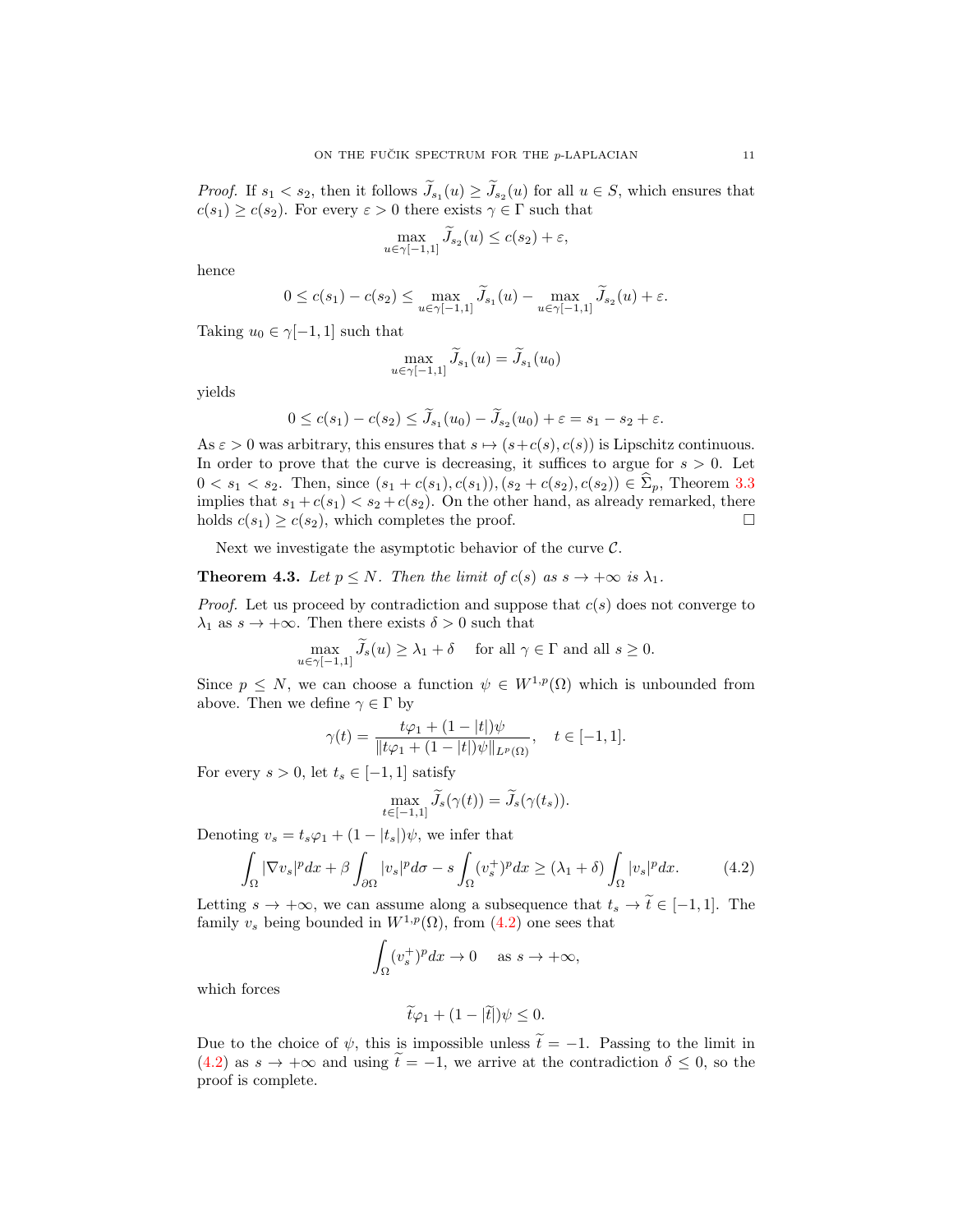It remains to study the asymptotic properties of the curve  $\mathcal C$  when  $p > N$ . For  $\beta = 0$ , problem [\(1.1\)](#page-0-0) becomes a Neumann problem with homogeneous boundary condition that was studied in [\[3\]](#page-13-13). Therein, it is shown that

$$
\lim_{s \to +\infty} c(s) = \begin{cases} \lambda_1 = 0 & \text{if } p \le N \\ \tilde{\lambda} & \text{if } p > N, \end{cases}
$$

where

$$
\widetilde{\lambda} = \inf \Bigg\{ \int_{\Omega} |\nabla u|^p dx : u \in W^{1,p}(\Omega), ||u||_{L^p(\Omega)} = 1 \text{ and } u \text{ vanishes somewhere in } \overline{\Omega} \Bigg\}.
$$

Therefore, we only have to treat the case  $\beta > 0$ . In this respect, the key idea is to work with an adequate equivalent norm on the space  $W^{1,p}(\Omega)$ . So, for  $\beta > 0$  we introduce the norm

<span id="page-11-1"></span>
$$
||u||_{\beta} = ||\nabla u||_{L^{p}(\Omega)} + \beta ||u||_{L^{p}(\partial\Omega)},
$$
\n(4.3)

which is an equivalent norm on  $W^{1,p}(\Omega)$  (see also Deng [\[9,](#page-13-17) Theorem 2.1]). Then we have the following.

**Theorem 4.4.** Let  $\beta > 0$  and  $p > N$ . Then the limit of  $c(s)$  as  $s \to +\infty$  is

$$
\overline{\lambda} = \inf_{u \in L} \max_{r \in \mathbb{R}} \frac{\int_{\Omega} |\nabla(r\varphi_1 + u)|^p dx + \beta \int_{\partial \Omega} |r\varphi_1 + u|^p d\sigma}{\int_{\Omega} |r\varphi_1 + u|^p dx},
$$

where

$$
L = \{ u \in W^{1,p}(\Omega) : u \text{ vanishes somewhere in } \overline{\Omega}, u \not\equiv 0 \}.
$$

Moreover, there holds  $\overline{\lambda} > \lambda_1$ .

*Proof.* First, we are going to prove the strict inequality  $\overline{\lambda} > \lambda_1$ . Since for every  $w \in L$  one has

$$
\frac{\int_\Omega|\nabla w|^pdx+\beta\int_{\partial\Omega}|w|^pd\sigma}{\int_\Omega|w|^pdx}\leq \max_{r\in\mathbb{R}}\frac{\int_\Omega|\nabla(r\varphi_1+w)|^pdx+\beta\int_{\partial\Omega}|r\varphi_1+w|^p d\sigma}{\int_\Omega|r\varphi_1+w|^pdx},
$$

we conclude that

<span id="page-11-0"></span>
$$
\lambda_1 \le \inf_{w \in L} \frac{\int_{\Omega} |\nabla w|^p dx + \beta \int_{\partial \Omega} |w|^p d\sigma}{\int_{\Omega} |w|^p dx} \le \overline{\lambda}.\tag{4.4}
$$

Let us check that the first inequality in  $(4.4)$  is strict. On the contrary, we would find a sequence  $(w_n) \subset L$  satisfying

$$
\frac{\int_{\Omega} |\nabla w_n|^p dx + \beta \int_{\partial \Omega} |w_n|^p d\sigma}{\int_{\Omega} |w_n|^p dx} \to \lambda_1 \text{ as } n \to \infty.
$$

Set  $v_n = \frac{w_n}{\|w_n\|_{\beta}}$ , where  $\|\cdot\|_{\beta}$  denotes the equivalent norm on  $W^{1,p}(\Omega)$  introduced in [\(4.3\)](#page-11-1). We note that  $||v_n||_{\beta} = 1$  and

$$
\frac{1}{\int_{\Omega}|v_n|^p dx} \to \lambda_1 \text{ as } n \to \infty.
$$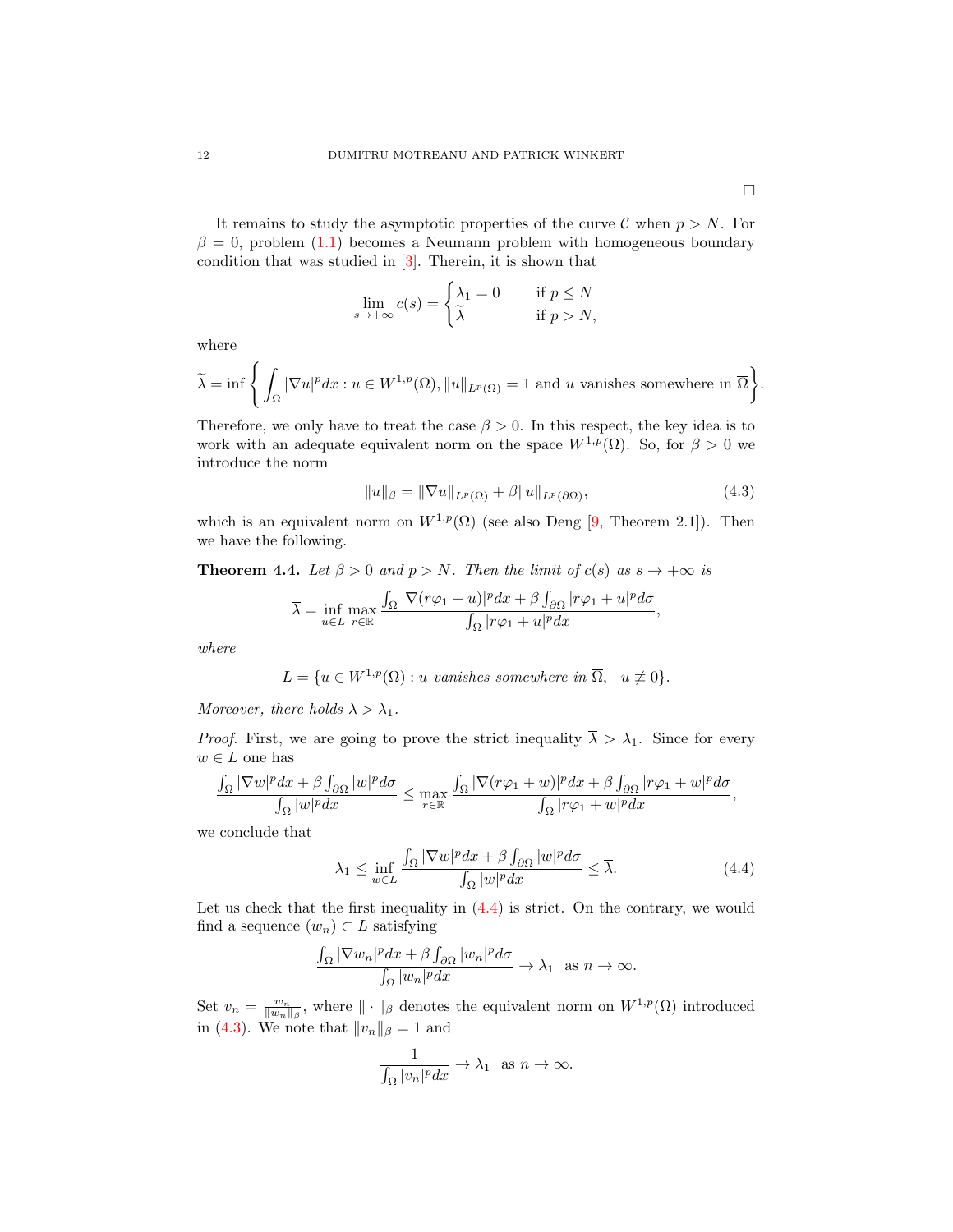Due to the compact embedding  $W^{1,p}(\Omega) \hookrightarrow C(\overline{\Omega})$ , there is a subsequence of  $(v_n)$ , still denoted by  $(v_n)$ , such that  $v_n \rightharpoonup v$  in  $W^{1,p}(\Omega)$  and  $v_n \to v$  uniformly on  $\overline{\Omega}$ . It follows that  $v \in L$  and

$$
\frac{\int_{\Omega}|\nabla v|^pdx+\beta\int_{\partial\Omega}|v|^p d\sigma}{\int_{\Omega}|v|^pdx}\leq \lambda_1=\frac{1}{\int_{\Omega}|v|^pdx},
$$

which ensures that  $v$  is an eigenfunction in  $(1.3)$  corresponding to the first eigenvalue  $\lambda_1$ . This is a contradiction because every eigenfunction associated to  $\lambda_1$  is strictly positive or negative on  $\overline{\Omega}$ , whereas  $v \in L$ . Hence, recalling [\(4.4\)](#page-11-0), we get  $\overline{\lambda} > \lambda_1$ . Now we prove the first part in the theorem. We start by claiming that there exist  $u \in L$  such that

<span id="page-12-1"></span><span id="page-12-0"></span>
$$
\max_{r \in \mathbb{R}} \frac{\int_{\Omega} |\nabla (r\varphi_1 + u)|^p dx + \beta \int_{\partial \Omega} |r\varphi_1 + u|^p d\sigma}{\int_{\Omega} |r\varphi_1 + u|^p dx} = \overline{\lambda}.
$$
 (4.5)

By the definition of  $\overline{\lambda}$ , we can find sequences  $(u_n) \subset L$  and  $(r_n) \subset \mathbb{R}$  such that

$$
\max_{r \in \mathbb{R}} \frac{\int_{\Omega} |\nabla (r\varphi_1 + u_n)|^p dx + \beta \int_{\partial \Omega} |r\varphi_1 + u_n|^p d\sigma}{\int_{\Omega} |r\varphi_1 + u_n|^p dx} \n= \frac{\int_{\Omega} |\nabla (r_n \varphi_1 + u_n)|^p dx + \beta \int_{\partial \Omega} |r_n \varphi_1 + u_n|^p d\sigma}{\int_{\Omega} |r_n \varphi_1 + u_n|^p dx} \to \overline{\lambda} \text{ as } n \to \infty.
$$
\n(4.6)

Without loss of generality, we can assume that  $||u_n||_{W^{1,p}(\Omega)} = 1$ . The sequence  $(r_n)$ has to be bounded because otherwise there would exist a relabeled subsequence  $r_n \to +\infty$ , which results in

$$
\frac{\int_{\Omega} |\nabla r_n \varphi_1 + u_n|^p dx + \beta \int_{\partial \Omega} |r_n \varphi_1 + u_n|^p d\sigma}{\int_{\Omega} |r_n \varphi_1 + u_n|^p dx} \to \lambda_1.
$$

This implies that  $\lambda_1 = \overline{\lambda}$ , contradicting the inequality  $\overline{\lambda} > \lambda_1$ . Therefore, we may suppose that  $r_n \to \tilde{r} \in \mathbb{R}$  and  $u_n \to u$  in  $W^{1,p}(\Omega)$  as well as  $u_n \to u$  uniformly in  $\overline{\Omega}$ , with some  $u \in L$ . Then, through  $(4.6)$ , we see that  $(4.5)$  holds true.

To prove that  $c(s) \to \overline{\lambda}$  as  $s \to +\infty$ , we argue by contradiction admitting that there exists  $\delta > 0$  such that

$$
\max_{t \in [-1,1]} \widetilde{J}_s(\gamma(t)) \ge \overline{\lambda} + \delta \quad \text{for all } \gamma \in \Gamma \text{ and all } s \ge 0.
$$

Here the decreasing monotonicity of  $c(s)$  has been used (see Proposition [4.2\)](#page-9-2). Consider the path  $\gamma \in \Gamma$  defined by

$$
\gamma(t) = \frac{t\varphi_1 + (1 - |t|)u}{\|t\varphi_1 + (1 - |t|)u\|_{L^p(\Omega)}}, \quad t \in [-1, 1],
$$

with u given in [\(4.5\)](#page-12-1). Proceeding as in the proof of Theorem [4.3,](#page-10-1) for every  $s > 0$ we fix  $t_s \in [-1, 1]$  to satisfy

<span id="page-12-2"></span>
$$
\max_{t \in [-1,1]} \widetilde{J}_s(\gamma(t)) = \widetilde{J}_s(\gamma(t_s))
$$

and denote  $v_s = t_s \varphi_1 + (1 - |t_s|)u$ . We have

$$
\int_{\Omega} |\nabla v_s|^p dx + \beta \int_{\partial \Omega} |v_s|^p d\sigma - s \int_{\Omega} (v_s^+)^p dx \ge (\overline{\lambda} + \delta) \int_{\Omega} |v_s|^p dx. \tag{4.7}
$$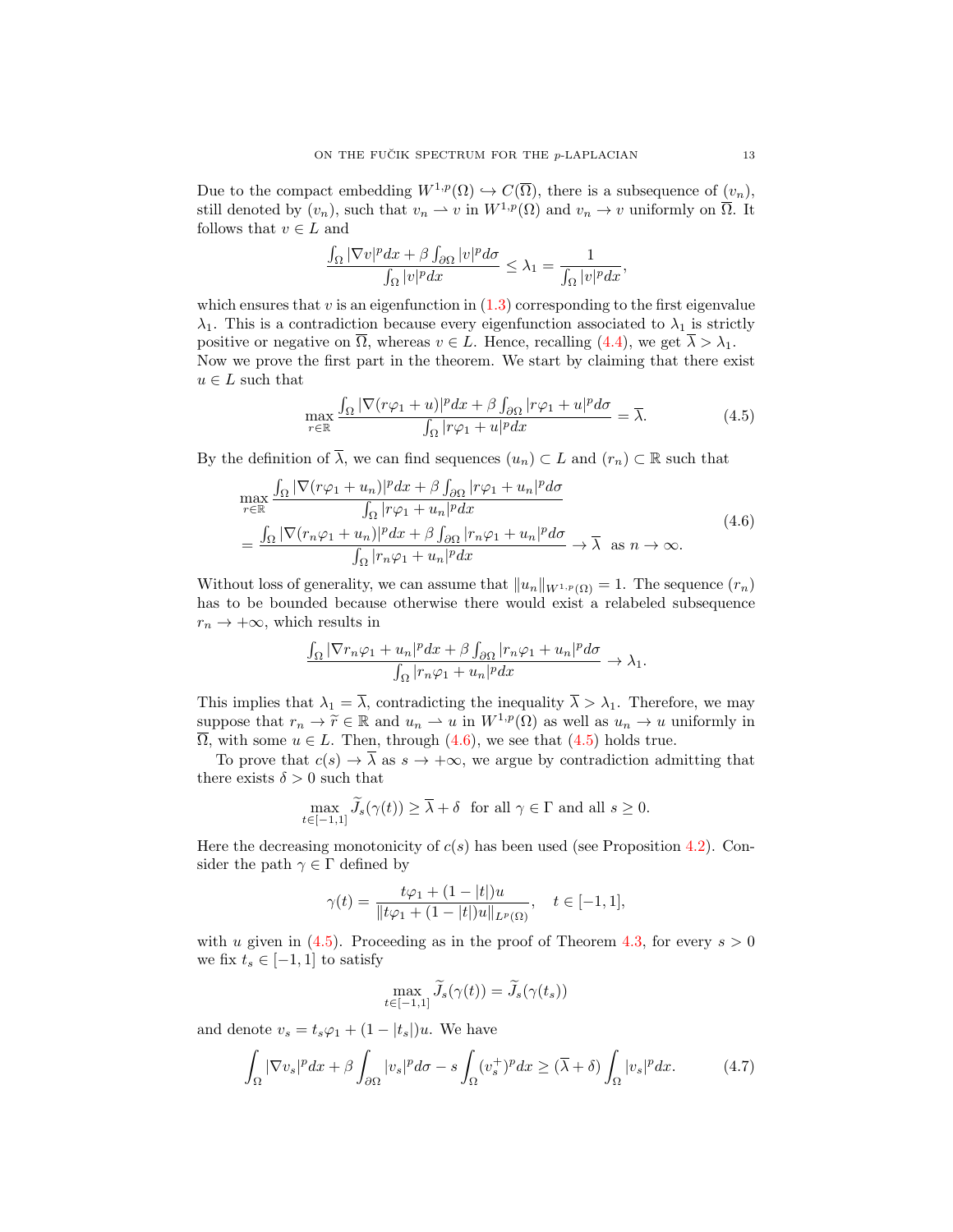From [\(4.7\)](#page-12-2), we obtain  $\int_{\Omega} (v_s^+)^p dx \to 0$  and  $t_s \to \tilde{t} \in [-1,1]$  as  $s \to +\infty$ , which yields  $\tilde{t}\varphi_1 \leq -(1 - |\tilde{t}|)u$ . As  $\varphi_1 > 0$  and u vanishes somewhere in  $\overline{\Omega}$ , we deduce that  $\tilde{t} \leq 0$ . In addition, passing to the limit in [\(4.7\)](#page-12-2) leads to

$$
\int_{\Omega} |\nabla(\tilde{t}\varphi_1 + (1 - |\tilde{t}|)u)|^p dx + \beta \int_{\partial\Omega} |\tilde{t}\varphi_1 + (1 - |\tilde{t}|)u|^p d\sigma
$$
\n
$$
\geq (\overline{\lambda} + \delta) \int_{\Omega} |\tilde{t}\varphi_1 + (1 - |\tilde{t}|)u|^p dx.
$$
\n(4.8)

If  $\tilde{t} \neq -1$ , [\(4.8\)](#page-13-18) can be expressed as

$$
\frac{\int_{\Omega} \left| \nabla \left( \frac{\tilde{t}}{1+\tilde{t}} \varphi_1 + u \right) \right|^p dx + \beta \int_{\partial \Omega} \left| \frac{\tilde{t}}{1+\tilde{t}} \varphi_1 + u \right|^p d\sigma}{\int_{\Omega} \left| \frac{\tilde{t}}{1+\tilde{t}} \varphi_1 + u \right|^p dx} \geq \overline{\lambda} + \delta.
$$

Comparing with [\(4.5\)](#page-12-1) reveals that a contradiction is reached. If  $\tilde{t} = -1$ , in view of  $(4.8)$  and  $\overline{\lambda} > \lambda_1$ , we also arrive at a contradiction, which establishes the result.  $\Box$ 

#### <span id="page-13-18"></span>**REFERENCES**

- <span id="page-13-12"></span>[1] M. Alif. Fučik spectrum for the Neumann problem with indefinite weights. In Partial differential equations, volume 229 of Lecture Notes in Pure and Appl. Math., pages 45–62. Dekker, New York, 2002.
- <span id="page-13-2"></span>[2] M. Arias and J. Campos. Radial Fučik spectrum of the Laplace operator. J. Math. Anal. Appl., 190(3):654–666, 1995.
- <span id="page-13-13"></span>[3] M. Arias, J. Campos, and J.-P. Gossez. On the antimaximum principle and the Fučik spectrum for the Neumann p-Laplacian. Differential Integral Equations, 13(1-3):217–226, 2000.
- <span id="page-13-3"></span>[4] N. P. Các. On nontrivial solutions of a Dirichlet problem whose jumping nonlinearity crosses a multiple eigenvalue. J. Differential Equations, 80(2):379–404, 1989.
- <span id="page-13-11"></span>[5] M. Cuesta, D. de Figueiredo, and J.-P. Gossez. The beginning of the Fučik spectrum for the p-Laplacian. J. Differential Equations, 159(1):212–238, 1999.
- <span id="page-13-8"></span>[6] E. N. Dancer. On the Dirichlet problem for weakly non-linear elliptic partial differential equations. Proc. Roy. Soc. Edinburgh Sect. A, 76(4):283–300, 1976/77.
- <span id="page-13-4"></span>[7] E. N. Dancer. Generic domain dependence for nonsmooth equations and the open set problem for jumping nonlinearities. Topol. Methods Nonlinear Anal., 1(1):139–150, 1993.
- <span id="page-13-9"></span>[8] D. G. de Figueiredo and J.-P. Gossez. On the first curve of the Fučik spectrum of an elliptic operator. Differential Integral Equations, 7(5-6):1285–1302, 1994.
- <span id="page-13-17"></span>[9] S.-G. Deng. Positive solutions for Robin problem involving the  $p(x)$ -Laplacian. J. Math. Anal. Appl., 360(2):548–560, 2009.
- <span id="page-13-10"></span>[10] P. Drábek. Solvability and bifurcations of nonlinear equations, volume 264 of Pitman Research Notes in Mathematics Series. Longman Scientific & Technical, Harlow, 1992.
- <span id="page-13-1"></span>[11] S. Fučík. Solvability of nonlinear equations and boundary value problems, volume 4 of Mathematics and its Applications. D. Reidel Publishing Co., Dordrecht, 1980.
- <span id="page-13-16"></span>[12] N. Ghoussoub. Duality and perturbation methods in critical point theory, volume 107 of Cambridge Tracts in Mathematics. Cambridge University Press, Cambridge, 1993.
- <span id="page-13-0"></span>[13] A. Lê. Eigenvalue problems for the p-Laplacian. Nonlinear Anal., 64(5):1057-1099, 2006.
- <span id="page-13-5"></span>[14] C. A. Margulies and W. Margulies. An example of the Fučik spectrum. Nonlinear Anal., 29(12):1373–1378, 1997.
- <span id="page-13-6"></span>[15] A. Marino, A. M. Micheletti, and A. Pistoia. A nonsymmetric asymptotically linear elliptic problem. Topol. Methods Nonlinear Anal., 4(2):289–339, 1994.
- <span id="page-13-15"></span>[16] S. R. Martínez and J. D. Rossi. On the Fučik spectrum and a resonance problem for the p-Laplacian with a nonlinear boundary condition. Nonlinear Anal., 59(6):813–848, 2004.
- <span id="page-13-14"></span>[17] E. Massa. On a variational characterization of a part of the Fučík spectrum and a superlinear equation for the Neumann p-Laplacian in dimension one. Adv. Differential Equations, 9(5- 6):699–720, 2004.
- <span id="page-13-7"></span>[18] A. M. Micheletti. A remark on the resonance set for a semilinear elliptic equation. Proc. Roy. Soc. Edinburgh Sect. A, 124(4):803–809, 1994.